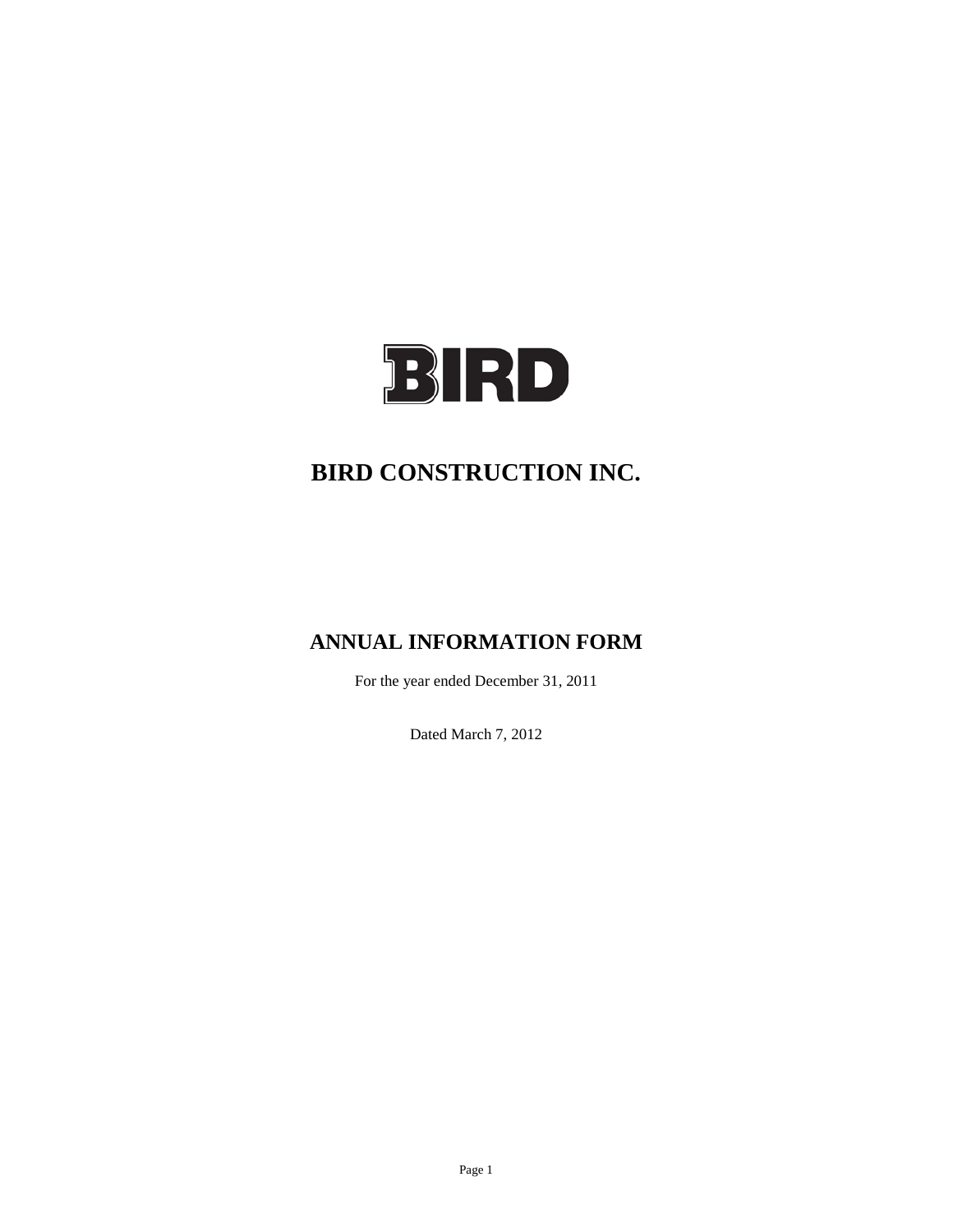## **TABLE OF CONTENTS**

| 1.                |        |  |  |
|-------------------|--------|--|--|
|                   |        |  |  |
| $\frac{1.1}{1.2}$ |        |  |  |
| 2.                |        |  |  |
|                   |        |  |  |
| $\frac{2.1}{2.2}$ |        |  |  |
|                   |        |  |  |
| 3.                |        |  |  |
| <u>3.1</u>        |        |  |  |
| $\frac{3.2}{3.3}$ |        |  |  |
|                   |        |  |  |
| 4.                |        |  |  |
|                   | 4.1.1  |  |  |
|                   | 4.1.2  |  |  |
|                   | 4.1.3  |  |  |
|                   | 4.1.4  |  |  |
|                   | 4.1.5  |  |  |
|                   | 4.1.6  |  |  |
|                   | 4.1.7  |  |  |
|                   | 4.1.8  |  |  |
|                   | 4.1.9  |  |  |
|                   | 4.1.10 |  |  |
|                   | 4.1.11 |  |  |
|                   | 4.1.12 |  |  |
| 4.2               |        |  |  |
|                   | 4.2.1  |  |  |
|                   | 4.2.2  |  |  |
|                   | 4.2.3  |  |  |
|                   | 4.2.4  |  |  |
|                   | 4.2.5  |  |  |
|                   | 4.2.6  |  |  |
|                   | 4.2.7  |  |  |
|                   | 4.2.8  |  |  |
|                   | 4.2.9  |  |  |
|                   | 4.2.10 |  |  |
|                   | 4.2.11 |  |  |
|                   | 4.2.12 |  |  |
|                   | 4.2.13 |  |  |
|                   | 4.2.14 |  |  |
|                   | 4.2.15 |  |  |
|                   | 4.2.16 |  |  |
|                   | 4.2.17 |  |  |
|                   | 4.2.18 |  |  |
|                   | 4.2.19 |  |  |
|                   | 4.2.20 |  |  |
|                   | 4.2.21 |  |  |
| 4.3               |        |  |  |
|                   | 4.3.1  |  |  |
|                   | 4.3.2  |  |  |
| 5.                |        |  |  |
|                   |        |  |  |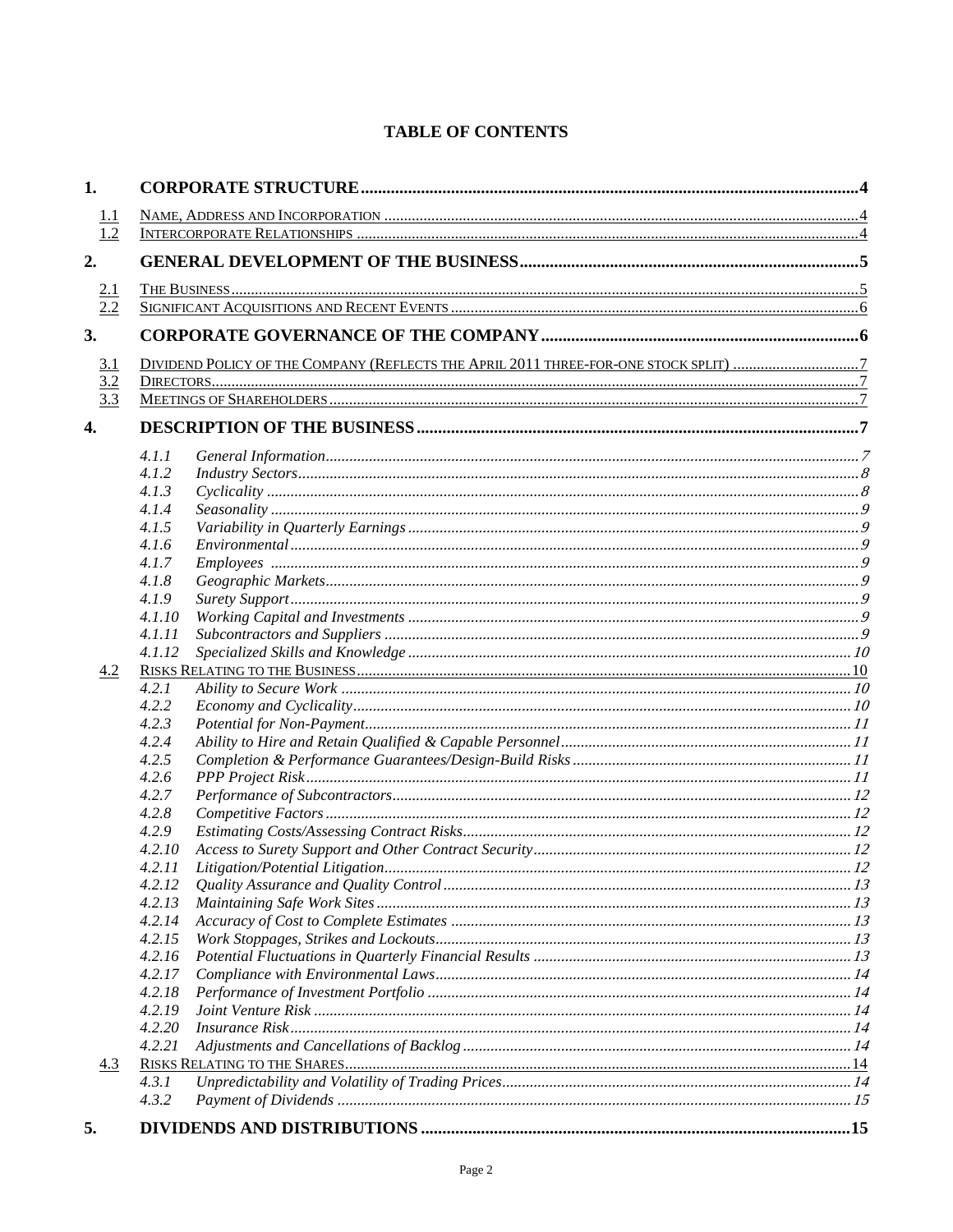| 6.   |                                                                 |  |  |  |
|------|-----------------------------------------------------------------|--|--|--|
| 6.1  |                                                                 |  |  |  |
| 6.2  |                                                                 |  |  |  |
| 7.   |                                                                 |  |  |  |
|      | ESCROWED SECURITIES AND SECURITIES SUBJECT TO CONTRACTUAL<br>8. |  |  |  |
|      |                                                                 |  |  |  |
| 9.   |                                                                 |  |  |  |
| 9.1  |                                                                 |  |  |  |
| 9.2  |                                                                 |  |  |  |
| 9.3  |                                                                 |  |  |  |
| 9.4  |                                                                 |  |  |  |
| 9.5  |                                                                 |  |  |  |
| 9.6  |                                                                 |  |  |  |
| 10.  |                                                                 |  |  |  |
| 10.1 |                                                                 |  |  |  |
| 10.2 |                                                                 |  |  |  |
| 10.3 |                                                                 |  |  |  |
| 10.4 |                                                                 |  |  |  |
| 11.  |                                                                 |  |  |  |
| 12.  | INTEREST OF MANAGEMENT AND OTHERS IN MATERIAL TRANSACTIONS25    |  |  |  |
| 13.  |                                                                 |  |  |  |
| 14.  |                                                                 |  |  |  |
| 15.  |                                                                 |  |  |  |
| 16.  |                                                                 |  |  |  |
| 17.  |                                                                 |  |  |  |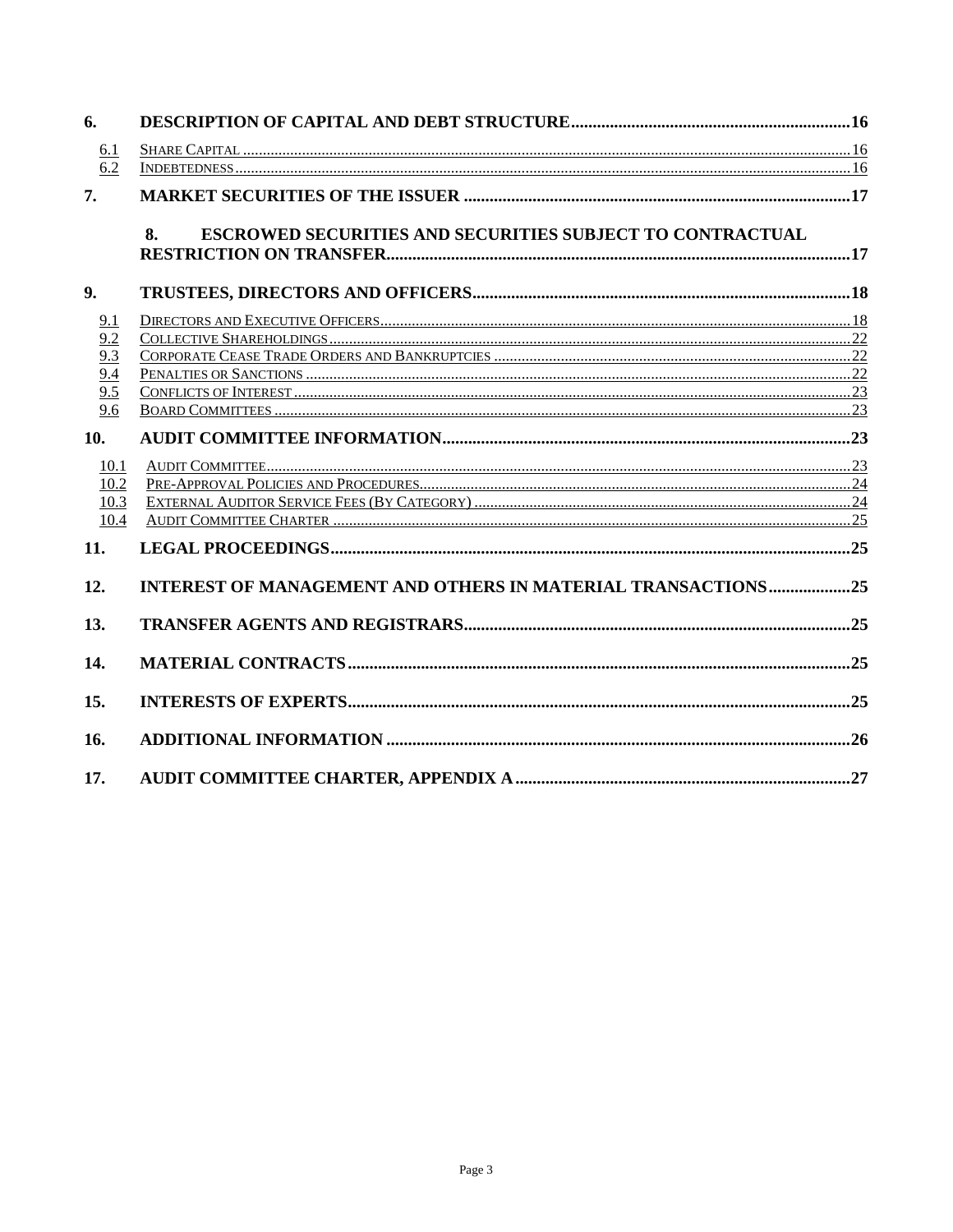## **1. CORPORATE STRUCTURE**

## <span id="page-3-1"></span><span id="page-3-0"></span>**1.1 Name, Address and Incorporation**

Bird Construction Inc. (the "Company" or "Bird") was incorporated on March 5, 2010 under the *Business Corporations Act* (Ontario) for the sole purpose of facilitating the conversion of Bird Construction Income Fund (the "Fund") to a corporation. The Company entered into an Arrangement Agreement dated March 12, 2010 with the Fund for this purpose. Under the Arrangement Agreement and plan of arrangement (the "Arrangement"), the Fund's unitholders transferred their units in the Fund to the Company in exchange for common shares of the Company on a one-for-one basis. On January 1, 2011, the Arrangement became effective and, accordingly, all former unitholders are now shareholders of the Company and the Company owns all of the outstanding units of the Fund. The Company's common shares are listed on the Toronto Stock Exchange and began trading on January 4, 2011 and the Fund's units were delisted after the close of markets on December 31, 2010.

The Company's registered and principal office is located at 5403 Eglinton Avenue West, Toronto, Ontario M9C 5K6.

#### <span id="page-3-2"></span>**1.2 Intercorporate Relationships**

The following diagram illustrates the organizational structure of the Company, its principal subsidiaries, its investment in the limited partnerships and interests in joint ventures relating to the execution of Public Private Partnership ("PPP") construction contracts.



Bird conducts a number of its PPP projects using joint ventures which offer the benefits of pooling of resources required to complete the project and the spreading of risk between partners. The joint ventures are formed to undertake a specific project, are jointly controlled by the partners and are dissolved upon completion of the project. As illustrated in the organizational diagram, these joint venture interests are held by Bird Design-Build Construction Inc. and Bird Design-Build Limited.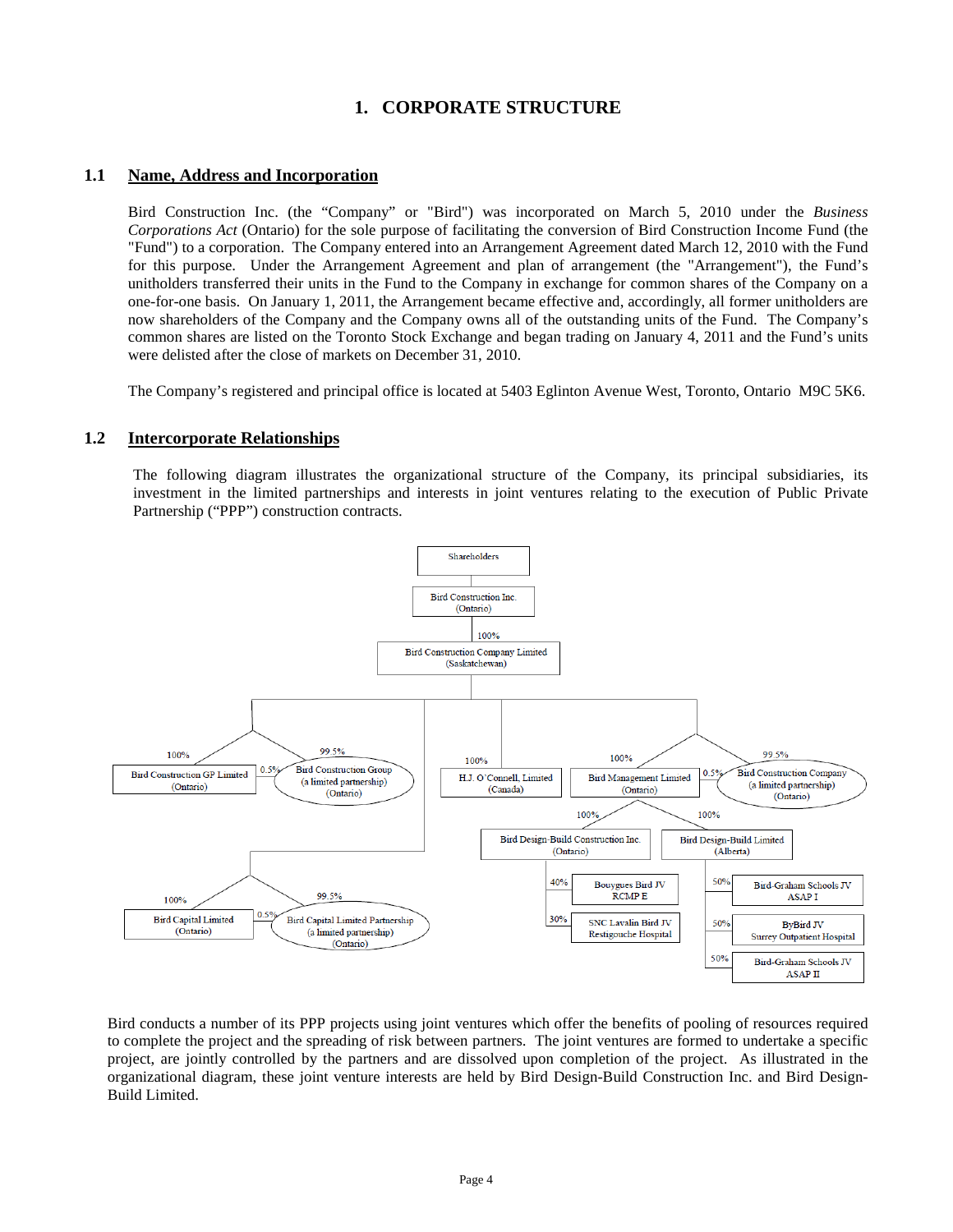## **2. GENERAL DEVELOPMENT OF THE BUSINESS**

### <span id="page-4-1"></span><span id="page-4-0"></span>**2.1 The Business**

The Company operates as a general contractor across Canada with offices in St. John's, Halifax, Saint John, Wabush, Montreal, Toronto, Winnipeg, Calgary, Edmonton and Vancouver. The Company and its predecessors have been in operation for more than 90 years, and focus primarily on projects in the industrial, mining, commercial and institutional sectors of the general contracting industry, using fixed price, design-build, unit price, cost reimbursable, guaranteed upset price, and construction management contract delivery methods. Since 2008, the Company has secured and will continue to pursue design-build contracts with entities participating in the PPP market in the institutional sector.

On August 31, 2011, Bird acquired all of the outstanding shares of H.J. O'Connell, Limited ("O'Connell"), a construction company operating in heavy construction, civil construction and the contract surface mining construction sectors of the general contracting industry, with current operations in Newfoundland & Labrador, northern Quebec and Manitoba. O'Connell operates a large fleet of heavy civil mining equipment in support of its construction and mining operations.

While Bird self-performs some elements of its projects, particularly in the industrial market sector and in conjunction with the civil construction and contract mining operations conducted by O'Connell, the majority of the overall construction risk rests with Bird's subcontractors. The scope of the work of each subcontractor is defined by the same contract documents that form the basis of the Company's agreements with its clients. The terms of the agreements between the Company and its clients are replicated in the agreements between the Company and its subcontractors. These "flow-down" provisions substantially mitigate the risk borne by the Company. Depending on the value of the work, the Company may require bonds or other forms of contract security from subcontractors which will help mitigate exposure to possible additional costs should a subcontractor not be able to meet their contractual obligations. Bird's primary constraint on growth is the ability to secure new work at reasonable margins and the availability of qualified professional staff who can be assigned to manage the projects.

Construction industry activity is tied to the general state of the economy. Prior to 2009, the geographic markets that the Company operated in generally experienced high levels of economic activity, particularly in western Canada. In each of 2011, 2010 and 2009, the Company's revenues and earnings declined from those reported in 2008, as a result of deteriorating economic conditions and a continuation of a very competitive construction market. This was particularly evident from a reduction in Alberta oil sands activity, offset to some extent by an increase in revenues and earnings derived from the institutional sector and from O'Connell since September 2011. Bird's institutional business increased as a result of the impact of government stimulus programs combined with the award of a number of large PPP design-build projects. In 2011, the Company began to see an improvement in the construction market as evidenced by more construction opportunities and a modest improvement in gross margins associated with recent contract awards which are now beginning to be reflected in the financial results reported by the Company in the last half of the 2011 fiscal year.

At the end of 2011, the Company has a backlog of \$1,235.6 million, compared with \$1,229.6 million at the end of 2010 and \$901.4 million at the end of 2009.

The institutional sector represented 58% of 2011 revenues (61% in 2010; 55% in 2009). The increase in the relative significance of revenues in 2010 compared with 2009 primarily reflects the execution of a larger number of PPP awards in 2010 and to a lesser degree the impact of Federal and provincial fiscal stimulus channeled through construction spending. The decline in the relative significance of revenues from this sector in 2011 compared with 2010 primarily is a result of the elimination of stimulus spending and the impact on 2011 revenues, offset to some extent by higher revenues from the execution of PPP projects. All levels of government are now expected to come under pressure to address budget deficits; and it is expected that governments may reduce their capital spending programs in 2012 and beyond. The Company will continue to be active in this market sector and will be submitting proposals for additional PPP projects in 2012; however, the number of projects that will come to the market in 2012 is expected to decline and the competition for these projects is expected to be intense.

The industrial market contributed 31% of 2011 revenues (32% in 2010; 33% in 2009). Alberta oil sands activity in 2010 declined from the levels seen in 2009, but this was offset for the most part through industrial projects carried out elsewhere in Canada. In 2011, particularly in the last half of the fiscal year, the Company has experienced an increase in oil sands activity which has largely served to bring revenues in line with 2010 levels. This recovery in oil sands activity was largely offset by a reduction in revenues from industrial projects in other areas of Canada. The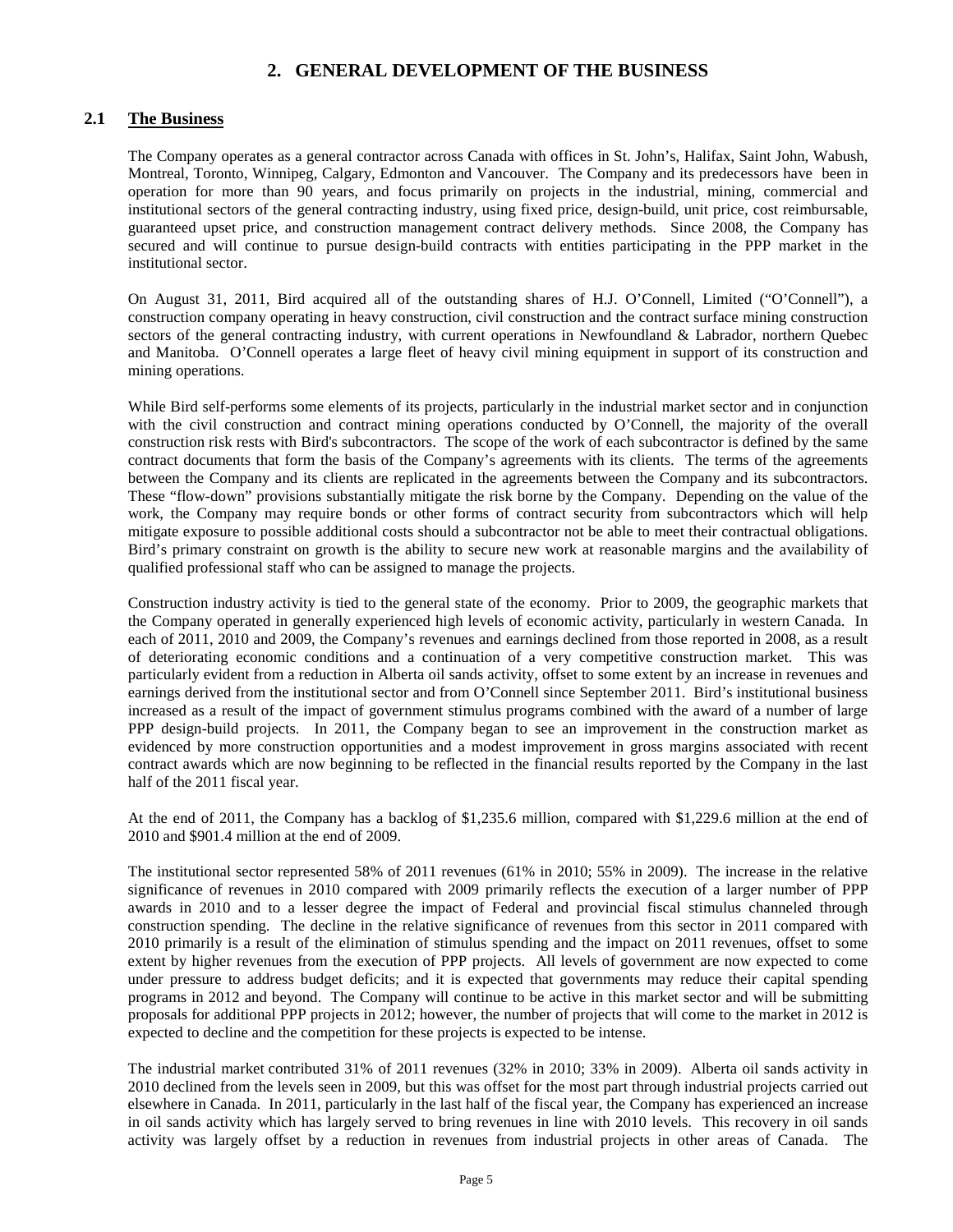acquisition of O'Connell also served to bring industrial revenues in line with 2010. Indications are that oil sands capital expenditures will return to, and possibly exceed, pre-2009 levels. Oil sands work has been an area of competitive strength for the Company and Bird will position itself to participate in this renewed opportunity. The Company also expects revenues derived from the O'Connell acquisition to increase the relative significance of industrial revenues in 2012.

The retail and commercial sector represented 11% of 2011 revenues (7% in 2010; 12% in 2009). The decline in the relative significance of revenues derived from this sector in 2010 compared with 2009 reflects the impact of the economic downturn combined with uncertainty with respect to the strength and sustainability of an economic recovery. Opportunities in the retail and commercial markets were significantly reduced compared to the period before the start of the economic downturn, and this was particularly evident in Bird's 2010 operating results. In 2011, Bird experienced an increase in the relative significance of revenues compared with 2010, reflecting an improvement in the economy and the related impact on Bird's clients to commence construction of facilities. The recovery of the sector was particularly evident in the last half of the 2011 fiscal year. The Company expects continued improvement in this sector, as the economy is expected to strengthen, but this market is likely to remain very competitive and the impact of this improvement on 2012 earnings is expected to be modest.

Successful financial performance of the Company is dependent upon securing profitable construction contracts and then controlling the cost associated with performing the work. The ability to secure contracts is a function of the general state of the economy. Construction markets remain very competitive and, although the Company has been successful in growing the amount of Backlog, the margins associated with the new projects are expected to be only marginally improved relative to those reported in 2011 earnings. Earnings in 2012 are expected to continue to reflect the impact of a more competitive construction market; however, revenues and earnings attributed to O'Connell will have a positive impact on 2012 results**.**

## <span id="page-5-0"></span>**2.2 Significant Acquisitions and Recent Events**

On August 31, 2011, the Company acquired all of the outstanding shares of O'Connell. The purchase price for the acquisition was approximately \$85.5 million, including purchase price adjustments relating to acquired working capital on closing and an estimate of the estimated future earn-out payments relating to the realization of future net income of O'Connell. The amounts required to be paid on closing were funded by \$30.6 million of debt secured by certain equipment owned by O'Connell and \$15 million of Vendor take-back notes, with the balance funded out of Bird's available cash. O'Connell has been a leader in the heavy construction, civil construction and contract surface mining construction sectors of the general contracting industry since 1931, with current operations in Newfoundland & Labrador, northern Quebec and Manitoba. O'Connell operates a large fleet of heavy civil and mining equipment in support of its construction operations. A Business Acquisition Report relating to the acquisition was filed on Sedar on November 15, 2011. The revenues and income of O'Connell subsequent to September 1, 2011 are included in the consolidated income of the Company. The acquisition will enable the Company to more aggressively pursue heavy civil opportunities in Canada's commodity, mining and hydro power markets.

<span id="page-5-1"></span>On March 3, 2011, the Board of Directors approved a three-for-one stock split to be effected by way of a stock dividend. Each shareholder of record of the Company on April 14, 2011 received two additional common shares for each common share held on that date. The additional shares were distributed on April 22, 2011.

## 3. CORPORATE GOVERNANCE OF THE COMPANY

The Company's Board of Directors is comprised of nine individuals, seven of whom were Trustees of the Fund. This allowed for a continuity of the Board to ensure that the Board has the resources, breadth of experience and range of expertise to effectively carry out their responsibilities as directors of the Company. B.D. DuPont was appointed to the Board of Directors of the Company effective January 1, 2011 and R.D. Munkley was appointed to the Board of Directors of the Company effective October 7, 2011. Both of these new directors were not formerly Trustees of the Fund. The term of office of the directors of the Company will continue until the next annual general meeting of the Company to be held on May 14, 2012, unless they resign or are removed at an earlier date. J.U. Joseph has indicated his intention to retire as a Director immediately prior to the Annual Meeting and will not stand for re-election. As a result, the Board of Directors has determined that, following such resignation, the number of Directors of the Company will be fixed at eight.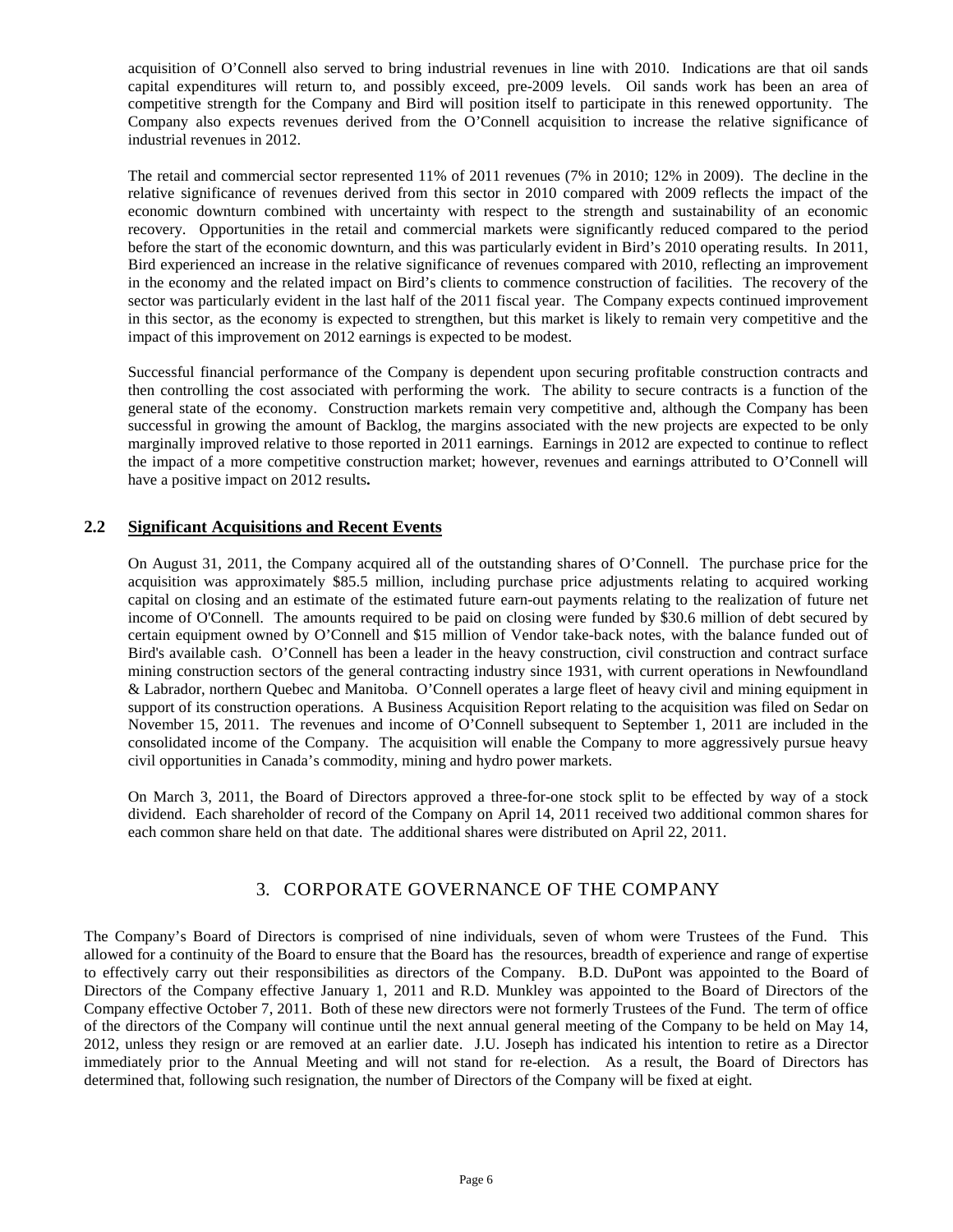## <span id="page-6-0"></span>**3.1 Dividend Policy of the Company (Reflects the April 2011 three-for-one stock split)**

In establishing the dividend rate for a particular period, the Company will take into consideration, amongst other things, the need to meet future requirements for increases in working capital and equity to meet contract security requirements, provide the financial capacity to withstand any downturn in the construction industry should it occur, expanding the business and the desirability of maintaining a stable or increasing dividend rate.

On March 3, 2011, the Board of Directors approved an increase in the annual dividend rate of 10%, resulting in an annualized dividend rate of \$0.66 per common share or \$0.165 per common share per quarter. On March 3, 2011, the Board of Directors declared a \$0.165 per common share dividend for the first quarter of 2011 to shareholders of record on March 31, 2011 payable on April 20, 2011. Also, on March 3, 2011, the Board of Directors decided to commence paying dividends monthly beginning with the dividend for the month of April 2011. The payment of dividends on common shares will be made monthly to shareholders of record on the last business day of the month, with the actual payment of the dividend made on or about the  $20<sup>th</sup>$  of the following month. The Company has continued to pay monthly dividends of \$0.055 per share from April 2011 to the present time.

### <span id="page-6-1"></span>3.2 Directors

The Company will have a minimum of three Directors and a maximum of ten Directors. At least 25% of the Directors shall be resident Canadians, but if the Company has fewer than four Directors, at least one Director shall be a resident Canadian. The Directors will be elected by the shareholders by ordinary resolution. The Directors may from time to time appoint from their number one or more committees of Directors, including the requirement of the Company to maintain an Audit Committee.

The Directors shall manage or supervise the business and affairs of the Company.

### <span id="page-6-2"></span>3.3 Meetings of Shareholders

Meetings of shareholders are required to be called and held annually for the election of Directors and the appointment of auditors of the Company and transacting such other business as the Directors may determine or as may be properly brought before the meeting.

Shareholders may attend and vote at all meetings of the shareholders either in person or by proxy, and a proxy holder need not be a shareholder. Two persons present and each holding or representing by proxy at least one issued common share of the Company shall be a quorum of any meeting of shareholders for the choice of a chair of the meeting and for the adjournment of the meeting to a fixed time and place but may not transact any other business. For all other purposes a quorum for any meeting shall be persons holding or representing by proxy not less than 25% of the total number of issued common shares of the Company.

## 4. DESCRIPTION OF THE BUSINESS

### <span id="page-6-4"></span><span id="page-6-3"></span>**4.1.1** *General Information*

The Company is a general contractor with offices in Halifax, Saint John, Toronto, Winnipeg, Calgary, Edmonton and Vancouver and with the acquisition of O'Connell, offices are also located in St. John's, Wabush and Montreal. The Company and its predecessors have been in operation for over 90 years. The Company focuses primarily on projects in the industrial, mining, commercial and institutional sectors of the general contracting industry. The Company serves clients in the industrial, mining, institutional, retail, commercial, multi-tenant residential, light industrial, and renovation and restoration sectors using fixed price, design-build, unit price, cost reimbursable, guaranteed upset price and construction management contract delivery methods. In 2009, 2010 and 2011, the Company secured and expects to continue to pursue design-build contracts with groups participating in the PPP contracts in the institutional sector. As a general contractor carrying on business within Canada, the Company has one reportable segment as defined in the Canadian Institute of Chartered Accountants Handbook.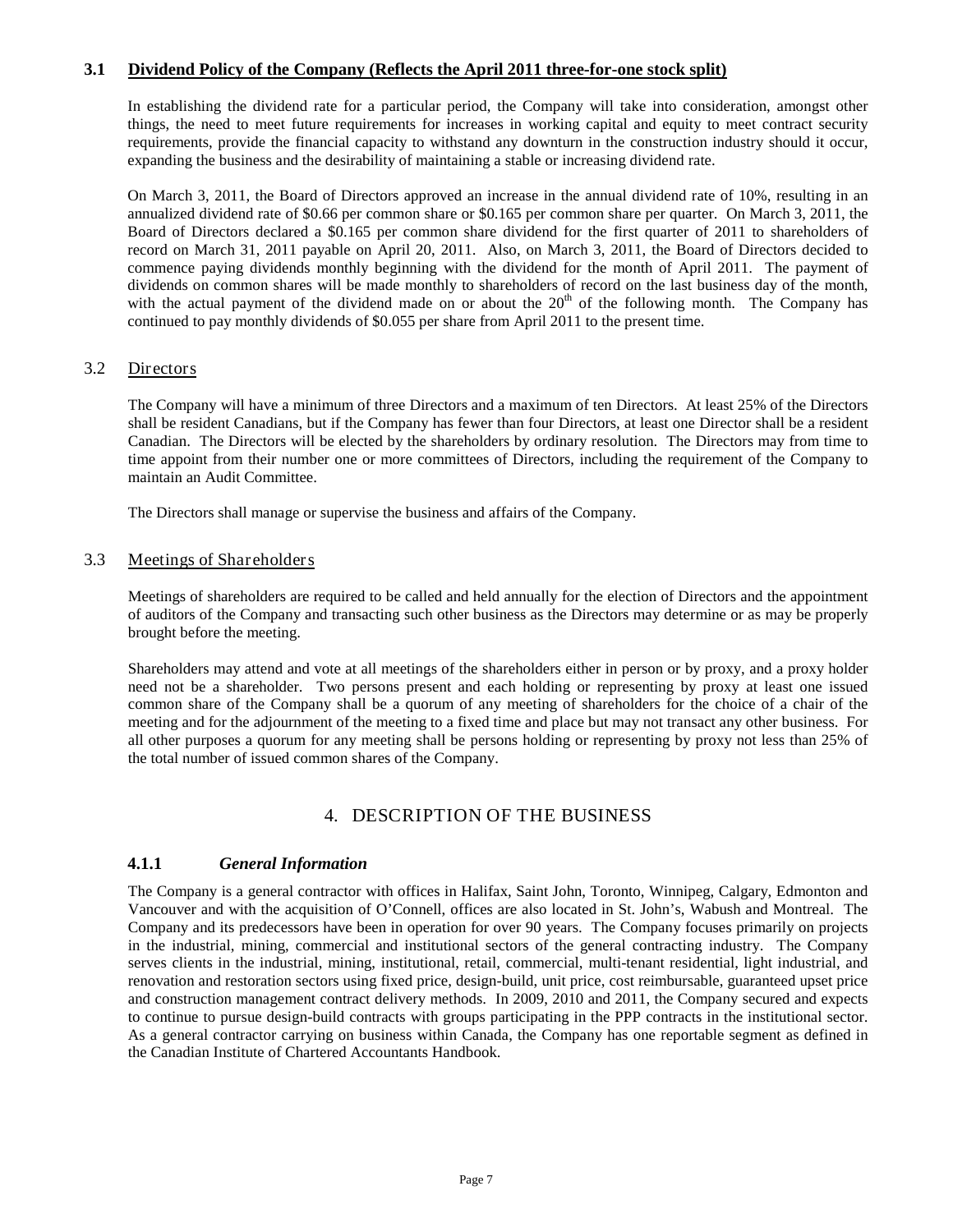## <span id="page-7-0"></span>**4.1.2** *Industry Sectors*

#### *Institutional*

The institutional sector represented 58% of 2011 revenues (61% in 2010; 55% in 2009). The increase in the relative significance of revenues in 2010 compared with 2009 primarily reflects the execution of a larger number of PPP awards in 2010, and to a lesser degree, the impact of federal and provincial fiscal stimulus channeled through construction spending. The decline in the relative significance of revenues from this sector compared with 2010 primarily is a result of the elimination of stimulus spending and the impact on 2011 revenues, offset to some extent by higher revenues from the execution of PPP projects. All levels of government are now expected to come under pressure to address budget deficits; and it is expected that governments may reduce their capital spending programs in 2012 and beyond. The Company will continue to be active in this market sector and will be submitting proposals for additional PPP projects in 2012; however, the number of projects that will come to the market in 2012 is expected to decline and the competition for these projects is expected to be intense.

#### *Industrial*

This sector includes projects in the petro-chemical, oil sands, mining, refinery, water and waste water treatment and forestry sectors. Within the industrial sector, the focus of Bird is the construction of industrial buildings and on civil construction including concrete foundations, underground piping and earthwork. Effective August 31, 2011 with the acquisition of O'Connell, the relative significance of revenues attributed to this sector will increase. Bird has developed staff with strong project management and pre-construction skills. Furthermore, in northern Alberta, Bird has developed loyal construction crews with excellent expertise in concrete construction. Bird has a strong safety program and enjoys an outstanding safety record, which represents a significant asset in the industrial marketplace. Bird has an excellent reputation with its clients for quality workmanship and adherence to environmental requirements. The industrial market contributed 31% of 2011 revenues (32% in 2010; 33% in 2009). Alberta oil sands activity in 2010 declined from the levels seen in 2009, but this was offset for the most part through industrial projects carried out elsewhere in Canada. In 2011, particularly in the last half of the fiscal year, the Company has experienced an increase in oil sands activity which has largely served to bring revenues in line with 2010 levels. This recovery in oil sands activity was largely offset by a reduction in revenues from industrial projects in other areas of Canada. The acquisition of O'Connell also served to bring industrial revenues in line with 2010. Indications are that oil sands capital expenditures will return to, and possibly exceed, pre-2009 levels. Oil sands work has been an area of competitive strength for the Company and Bird will position itself to participate in this renewed opportunity. The Company also expects revenues derived from the O'Connell acquisition to increase the relative significance of industrial revenues in 2012.

### *Commercial*

Bird's retail construction experience has involved the construction or renovation of various types of retail projects, such as enclosed shopping malls, shopping plazas, "big box" stores and grocery stores while working with a distinguished list of national and local retailers. The retail and commercial sector represented 11% of 2011 revenues (7% in 2010; 12% in 2009). The decline in the relative significance of revenues derived from this sector in 2010 compared with 2009 reflects the impact of the economic downturn combined with uncertainty with respect to the strength and sustainability of an economic recovery. Opportunities in the retail and commercial markets were significantly reduced compared to the period before the start of the economic downturn, and this was particularly evident in Bird's 2010 operating results. In 2011, Bird experienced an increase in the relative significance of revenues compared with 2010, reflecting an improvement in the economy and the related impact on Bird's clients to commence construction of facilities. The recovery of the sector was particularly evident in the last half of the 2011 fiscal year. The Company expects continued improvement in this sector, as the economy is expected to strengthen, but this market is likely to remain very competitive and the impact of this improvement on 2012 earnings is expected to be modest.

#### *Competitive Conditions*

The barriers to entry to the construction business are relatively low and Bird competes with many national, regional and local construction firms in this market. The expertise, capital, equipment and labour pool required to perform in the industrial market and in the PPP market are greater and the pool of competitors is smaller. In all its markets, Bird endeavors to distinguish itself and reduce the number of its competitors by developing specialized expertise in construction of particular building types, by building long-term relationships with its clients, by maintaining a superior safety record and by offering a high level of service.

## <span id="page-7-1"></span>**4.1.3** *Cyclicality*

The construction industry is cyclical and follows the general state of the economy in the local geographic area. Bird manages cyclicality through geographic diversification, market diversification and through its relationship with large and well-financed clients who are more likely to maintain their construction programs during an economic downturn than locally-based clients that are more subject to local economic forces.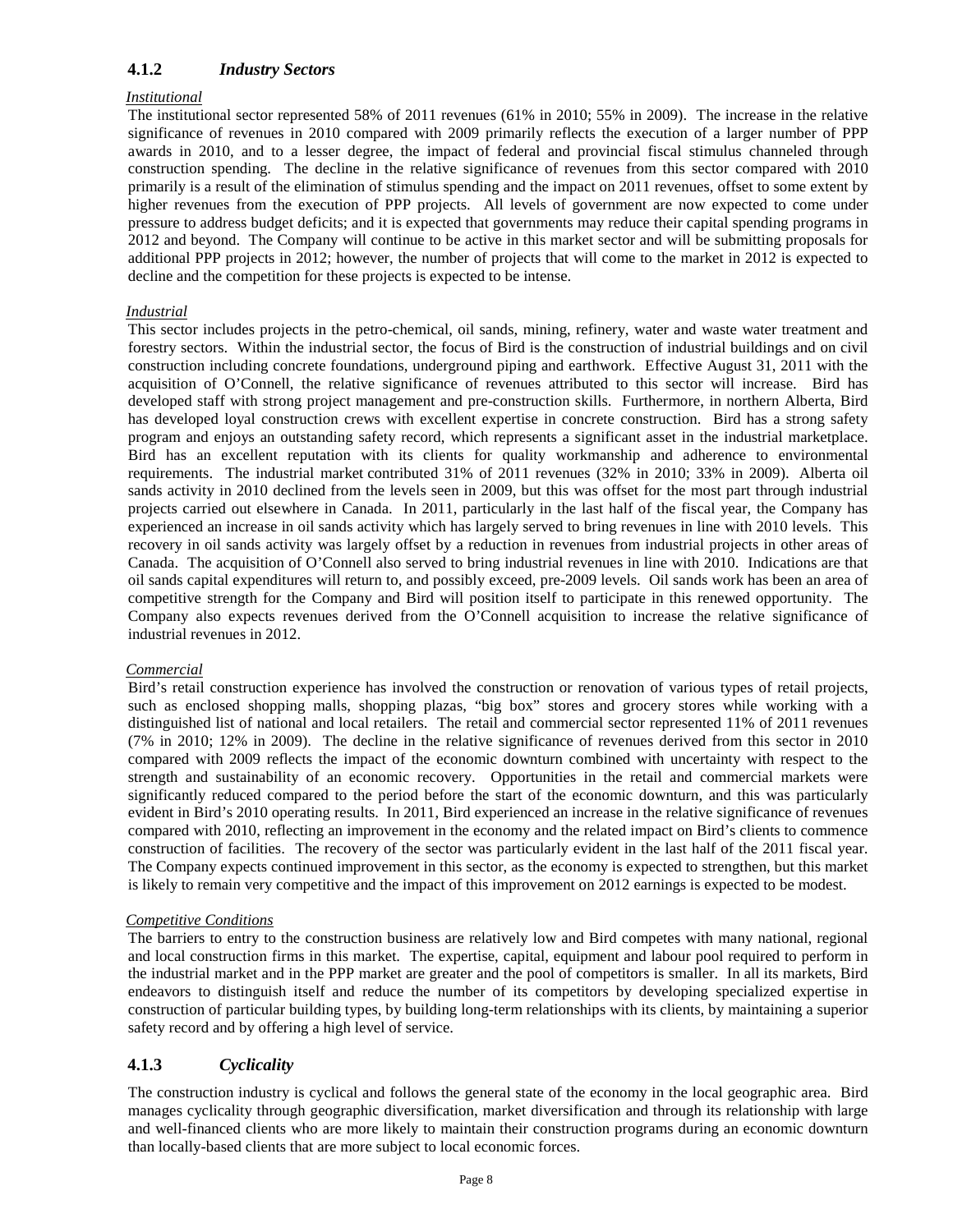## <span id="page-8-0"></span>**4.1.4** *Seasonality*

Although Bird experiences some seasonality in its business, variations in net income from quarter to quarter primarily reflect the differences in the profitability of the contracts administered in any given quarter. First quarter revenues are often lower than subsequent quarters due to winter weather constraints and construction schedule planning around the coldest months.

## <span id="page-8-1"></span>**4.1.5** *Variability in Quarterly Earnings*

Construction contracts typically extend over several quarters and sometimes over several years. For purposes of quarterly financial reporting, Bird must estimate the cost required to complete each contract to assess the overall profitability of the contract and the amount of profit to recognize for the quarter. Such estimating includes contingencies to allow for certain known and unknown risks. The magnitude of the contingencies will depend on the nature and complexity of the work to be performed. As the contract progresses and remaining costs to be incurred and risk exposures become more certain, contingencies will typically decline although certain risks will remain until the contract has been completed, and even beyond. As a result, earnings may fluctuate significantly from quarter to quarter, depending on whether large and/or complex contracts are completed or nearing completion during the quarter, or have been completed in immediately prior quarters.

## <span id="page-8-2"></span>**4.1.6** *Environmental*

Bird is subject to, and to the best of its knowledge, is in compliance with federal, provincial and municipal environmental legislation in all of its areas of operations. Bird recognizes that it must conduct all of its business in such a manner to both protect and preserve the environment. Management is not aware of any pending environmental legislation which would be likely to have a material impact on any of Bird's operations, capital expenditure requirements or competitive position.

## <span id="page-8-3"></span>**4.1.7** *Employees*

Bird employed approximately 670 full-time salaried persons, 3 permanent part-time persons and 1299 hourly persons (of which 778 were unionized workers) as at December 31, 2011. The number of hourly employees is dependent on the number and status of ongoing projects. Comparable numbers as at December 31, 2010 were 457 full-time salaried persons, 4 permanent part-time persons and 328 hourly persons (of which 288 were unionized workers). The increase in the number of staff in 2011 is largely a result of the acquisition of O'Connell.

## <span id="page-8-4"></span>**4.1.8** *Geographic Markets*

Bird operates across Canada and prior to 2010, in selected areas of the United States. In Canada, Bird has offices in St. John's, Halifax, Saint John, Wabush, Montreal, Toronto, Winnipeg, Calgary, Edmonton and Vancouver. In 2011, Bird recorded construction revenue of \$974.5 million (2010, \$842.0 million) all of which was earned in Canada.

## <span id="page-8-5"></span>**4.1.9** *Surety Support*

Many clients and substantially all government clients, require general contractors with whom they conduct business to provide surety bonds. A surety bond is an instrument provided by a surety company that guarantees that a general contractor will perform its contractual obligations. Surety bonds for Bird are provided by Travelers Guarantee Company of Canada. Bird's agreements with its surety company are on industry standard terms.

## <span id="page-8-6"></span>**4.1.10** *Working Capital and Investments*

The amount of working capital maintained by the Company is substantially determined by the minimum amount required to maintain adequate levels of surety support and to provide other forms of security to its clients. Bird invests excess cash in accordance with its investment policy in a variety of instruments of varying maturities to match its cash requirements. Short-term investments are made in overnight deposits, bankers' acceptances and term deposits. Investments in these instruments are generally for maturities of 90 days or less. The Company also holds investments in preferred shares and on occasion in short-term corporate bonds and debentures.

## <span id="page-8-7"></span>**4.1.11** *Subcontractors and Suppliers*

Upon award of a construction contract, Bird will, in turn, make awards to various subcontractors and suppliers required to provide materials and services for the project. These subcontractor and supplier awards are normally made on the basis of fixed price quotations provided to Bird during the bidding phase. The quotations are typically firm for the same period of time that the price submitted by Bird is open for acceptance by its client. Accordingly, the risk of any fluctuations in material or labour pricing is borne by Bird's subcontractors and suppliers.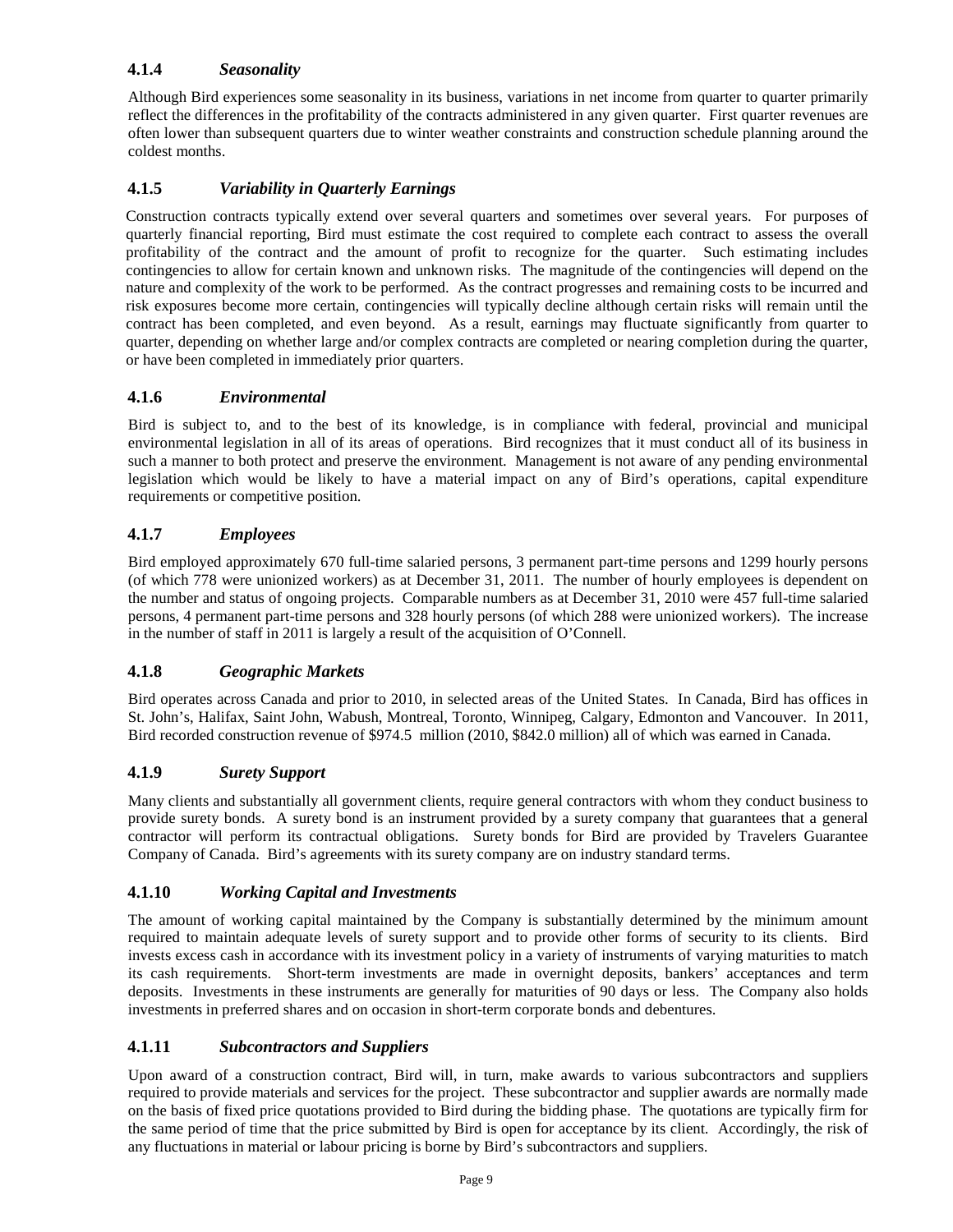The scope of the work of each subcontractor is defined by the same drawings and specifications that form the basis of Bird's agreement with its client. The terms of the agreement between Bird and clients are replicated in the agreement between Bird and its subcontractors. These "flow-down" provisions substantially mitigate the risk borne by Bird. Depending on the value of the work, Bird may require surety bonds or other forms of security from subcontractors effectively guaranteeing that they will meet their contractual obligations.

## <span id="page-9-0"></span>**4.1.12** *Specialized Skills and Knowledge*

Operation of the business requires staff with specialized skills and knowledge in the management of office and field construction activities. There is generally a shortage of suitably trained and experienced staff available to the Company which represents an impediment to growth and a risk in the event of staff turnover. There are a number of college and university programs that provide graduates with basic skills required to enter the industry. For many years, the Company has relied on a strategy of hiring staff at an entry level and providing them with the additional training and experience required.

## <span id="page-9-2"></span><span id="page-9-1"></span>**4.2 Risks Relating to the Business**

## **4.2.1** *Ability to Secure Work*

Bird generally secures new contracts either through a competitive bid process or through negotiation. Awards in both the public and private sectors are generally based upon price, but are also influenced by factors such as perceived level of services offered, construction schedule, project personnel, the make-up of the subcontractor team, prior experience with the prospective client and the type of project and the ability to provide bonds and other contract security. In order to be afforded an opportunity to bid for projects in the PPP market and other large projects, a strong balance sheet measured in terms of an adequate level of working capital is typically required. Bird operates in markets that are highly competitive and there is constant pressure to find and maintain a competitive advantage. In the current economic climate, competition is more intense than experienced prior to the downturn in late 2008. This presents significant challenges for the Company. If those competitive challenges are not met, Bird's client base could be eroded or it could experience an overall reduction in profits. In the current economic climate combined with a very competitive market, Bird has experienced a decrease in activity from private clients, as the decisions of these clients to proceed with construction projects are largely driven by economic factors.

A decline in demand for Bird's services from the private sector could have an adverse impact on the Company if that business could not be replaced within the public sector. A portion of Bird's construction activity relates to government-funded institutional projects. All levels of government are now expected to come under pressure to address budget deficits and it is expected that governments may reduce their capital spending programs. Any reduction in demand for Bird's services by the public sector, whether as a result of funding constraints, changing political priorities or delays in projects caused by elections, could have an adverse impact on the Company if that business could not be replaced within the private sector. Government-funded projects also typically have long and sometimes unpredictable lead times associated with government review and approval. The time delays associated with this process can constitute a risk to general contractors pursuing these projects. Certain government-funded projects, particularly PPP projects, may also require significant bid costs which can only be recovered if Bird is the successful bidder. A number of governments in Canada have procured a significant value of projects under a PPP contract format, which is an attractive market for the Company. A reduction in the popularity of this procurement method or difficulties in obtaining financing for these projects would have negative consequences for Bird.

## <span id="page-9-3"></span>**4.2.2** *Economy and Cyclicality*

Activity within the construction industry is tied to the general state of the economy. Thus, in periods of strong economic growth, capital spending will generally increase and there will be more and better quality opportunities available within the construction industry. Bird attempts to insulate itself in various ways from the effects of negative economic conditions. (See para. 4.1.3 Cyclicality) However, there is no assurance that these methods will be effective in insulating Bird from a downturn in the economy. Furthermore, as a result of increased demand in certain regions or industry sectors, the Company has in the past earned above-average margins on particular projects. There is no assurance that above-average margins that may have been generated on historical contracts can be generated in the future. For more than 10 years, the Company has increased its focus on industrial projects in oil sands of northern Alberta. O'Connell operates in the heavy construction, civil construction and contract surface mining construction sectors of the general contracting industry. Investment decisions by our clients are based on the long-term views of the economic viability of their current and future projects. The economic viability of the projects is dependent upon the client's view of the long-term price of commodities which is influenced by many factors. If our clients' outlook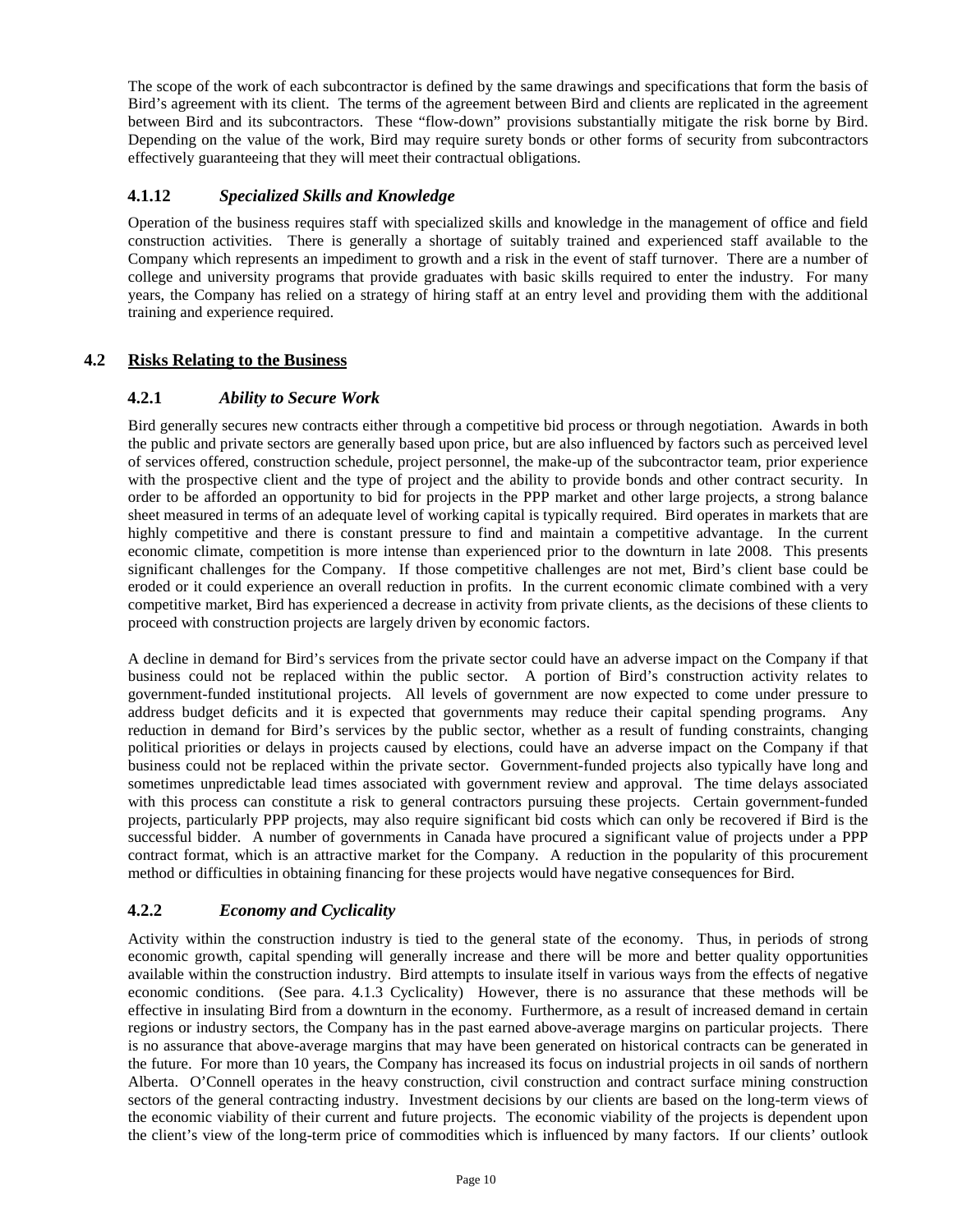for commodity prices is not favourable, this may delay, reduce or cancel capital project spending. A decrease in construction activity in this sector could have an adverse effect on the Company's financial performance and results of operations. Furthermore, most of Bird's contracts are and will be relatively short-term (less than two years, generally). As such, any prolonged downturn in the economy could impact Bird's ability to generate new business or maintain a backlog of contracts with acceptable margins to sustain Bird through such downturns.

## <span id="page-10-0"></span>**4.2.3** *Potential for Non-Payment*

Before signing any construction contract, Bird goes to considerable lengths to satisfy itself that the potential client has adequate resources to pay as construction work is completed. Throughout the contract, Bird also attempts to ensure that payments are collected from clients before Bird's payments to subcontractors and suppliers for that contract fall due. However, because of the nature of Bird's contracts and occasionally because of delays in customer payments, Bird may be required to utilize its working capital to fund construction costs temporarily. If a customer defaults in making its payments on a project, Bird would generally have the right to register a lien against the project. If the customer was unable or unwilling to pay the amount owing to Bird, a lien against the property would normally provide some security that Bird could realize what it is owed. However, in these situations, Bird's ability to collect what it is owed is never assured. Payment default by a client could result in a financial loss to Bird that could have a material effect on Bird's operating results and financial position.

## <span id="page-10-1"></span>**4.2.4** *Ability to Hire and Retain Qualified & Capable Personnel*

The success of Bird is highly influenced by the efforts of key members of management including its executive officers and district managers. The loss of the services of any of Bird's key management personnel could negatively impact Bird. The future success of Bird also depends heavily on its ability to attract, retain and develop high-performing personnel in all areas of its operations. Most firms throughout the construction industry face this challenge, and accordingly, competition for professional staff is intense. If Bird ceases to be seen by current and prospective employees as a highly attractive place to work, it could experience difficulty in hiring and retaining the right people. This could have an adverse effect on current operations of Bird and would limit its prospects and impair its future success.

## <span id="page-10-2"></span>**4.2.5** *Completion & Performance Guarantees/Design-Build Risks*

Under some contracts, failure to meet a project deadline may expose Bird to financial penalties, or liquidated damages under the contract or Bird may be held responsible for cost impacts to the client resulting from any delay. PPP infrastructure contracts typically contain more onerous financial penalties for project delays, which further increases Bird's exposure to these risks. Under other contracts, particularly design-build contracts, the work or portions thereof may be required to meet certain performance specifications and the specified needs of the customer. This places on Bird the added risk of liability for design flaws as well as added construction costs that may result from such flaws. If the project fails to meet performance specifications or if it is found that Bird is responsible for errors made in the design of the project, Bird would be exposed to the costs necessary to meet the performance specifications or to rectify the design error. The Company mitigates its exposure to these risks by subcontracting for design services and subscribing for professional liability insurance.

If Bird fails to meet these completion performance or design obligations, the total costs of the project could exceed original estimates and could result in a loss to Bird for that project. In extreme cases, such situations could have a material negative impact on the operating results and financial position of Bird.

## <span id="page-10-3"></span>**4.2.6** *PPP Project Risk*

Bird is active in the public private partnership market. Bird's role in these projects is typically to provide design-build construction services to a consortium that is formed to provide design, construction, financing and management of a public facility. Inherent in the design-build contract format are performance guarantee and design-build risks outlined in 4.2.5 above. Among other things, the performance guarantees on PPP projects often include responsibility for the energy performance of the facility and achievement of environmental standards and if Bird fails to meet the required standards, it may be liable for substantial penalties. The construction contracts also typically require Bird to pay significant liquidated damages if the projects are not completed on schedule.

The PPP procurement model also typically results in the transfer of certain risks to the contractor beyond what would be the case for a similar facility under a conventionally procured format. These include responsibility for such issues as changes in law and certain force majeure and delay events. In addition, if Bird's contract was terminated for cause, the Company would be exposed to substantial breakage costs from the consortium and their lenders. The security required to support the obligations that the Company undertakes on these projects typically includes substantial letters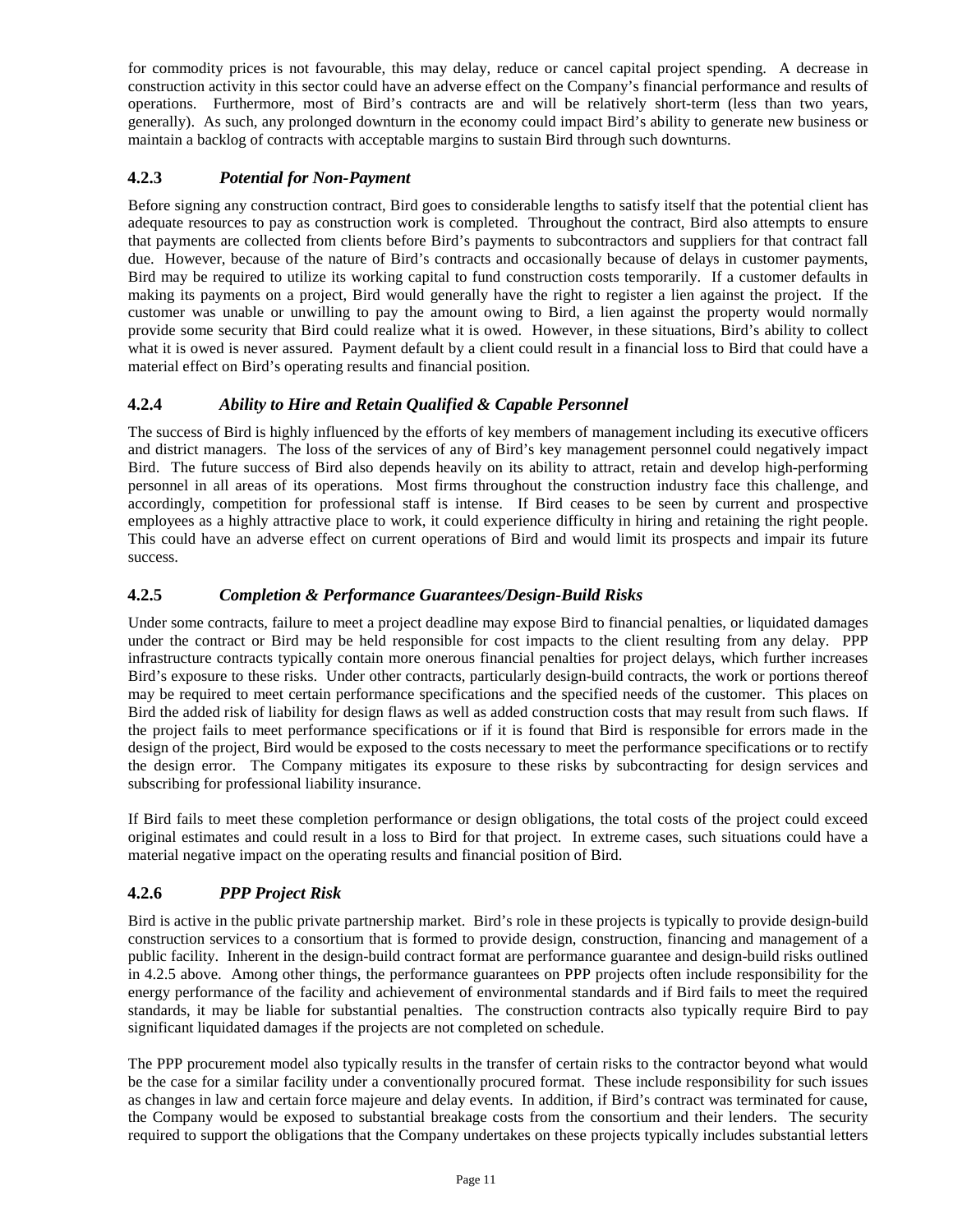<span id="page-11-0"></span>of credit which may be drawn upon in the event that the Company fails to meet its obligations.

## **4.2.7** *Performance of Subcontractors*

Successful completion of a contract by Bird depends, in large part, on the satisfactory performance of subcontractors who are engaged to complete the various components of the work. If subcontractors fail to satisfactorily perform their portion of the work, Bird may be required to engage alternate subcontractors to do the work and may incur additional costs. This can result in reduced profits, or, in some cases, significant losses on the contract and could also damage the reputation of Bird. In addition, the ability of Bird to bid for and successfully complete projects is, in part, dependent on the availability of qualified subcontractors and trades people. Depending on the value of the subcontract, Bird may require surety bonds or other security from the subcontractor in order to mitigate this risk. Bird closely monitors all subcontractor and trades person capacity concerns in order to mitigate any effect on operations. A significant shortage of qualified subcontractors and trades people could have a material impact on Bird's financial condition and results of operations.

## <span id="page-11-1"></span>**4.2.8** *Competitive Factors*

Bird competes with many international, national, regional and local construction firms, who often enjoy advantages in a particular market that Bird does not have or they may have more experience or a better relationship with a particular client. On any given contract bid or negotiation, Bird will attempt to assess the level of competitive pressure it may face and it will attempt to neutralize or overcome any perceived advantage that its competitors have. Depending on this assessment, Bird will decide whether or not to pursue a contract. In addition, this assessment bears directly on decisions that Bird will make including what level of profit can be incorporated into its contract price and what personnel should be assigned to the contract. The accuracy of this assessment and the ability of Bird to respond to competitive factors affect Bird's success in securing new contracts and its profitability on contracts that it does secure.

## <span id="page-11-2"></span>**4.2.9** *Estimating Costs/Assessing Contract Risks*

The contract price for a significant number of contracts performed by Bird is based, in part, on cost estimates that are subject to a number of assumptions. Erroneous assumptions can result in an incorrect assessment of risks associated with the contract, or estimates of the project costs may be in error resulting in a loss of or lower than anticipated profits. All significant cost estimates are reviewed by senior management prior to submission.

## <span id="page-11-3"></span>**4.2.10** *Access to Surety Support and Other Contract Security*

On many of its construction contracts, Bird is required to provide surety bonds. Bird's ability to obtain surety bonds depends primarily upon its capitalization, working capital, past performance, capability and continuity of management, as well as its current level of activity. As the value of Bird's backlog increases, Bird may be required to maintain higher levels of equity and working capital than it currently maintains. The level of working capital required to maintain ongoing surety support is subject to negotiation and cannot be determined exactly. Furthermore, the overall capacity of the surety market and claims experience of sureties will have an influence on the pricing and availability of bonds. There is no assurance that Bird will have access to surety support on favourable or commercially reasonable terms or at all for all the contracts it would like to pursue. Bird's agreements with its surety company are on industry standard terms.

To participate in the PPP market, the Company is typically required to support its contractual commitments by posting substantial letters of credit and providing corporate guarantees, both of which are limited by the working capital and equity of the Company. It is possible that ability of the Company to secure new projects will be constrained by its capitalization.

## <span id="page-11-4"></span>**4.2.11** *Litigation/Potential Litigation*

As a part of the normal course of the construction business, disputes arise between parties to construction contracts. While Bird attempts to resolve any disagreements or disputes before they escalate to litigation, in some situations this is not possible. At any given time, Bird may be involved in a number of disputes that could lead to litigation and there may be a number of disputes in various stages of litigation. It is management's opinion that adequate provision has been made in Bird's consolidated financial statements for any potential settlements relating to such matters and management does not believe that any existing litigation or pending litigation will ultimately result in a final judgment against Bird that would have a materially adverse impact on the operations of Bird. Litigation is, however, inherently uncertain. Accordingly, adverse outcomes to current litigation or pending litigation are possible. These potentially adverse outcomes could include financial loss, damage to Bird's reputation or reduction of prospects for future contract awards.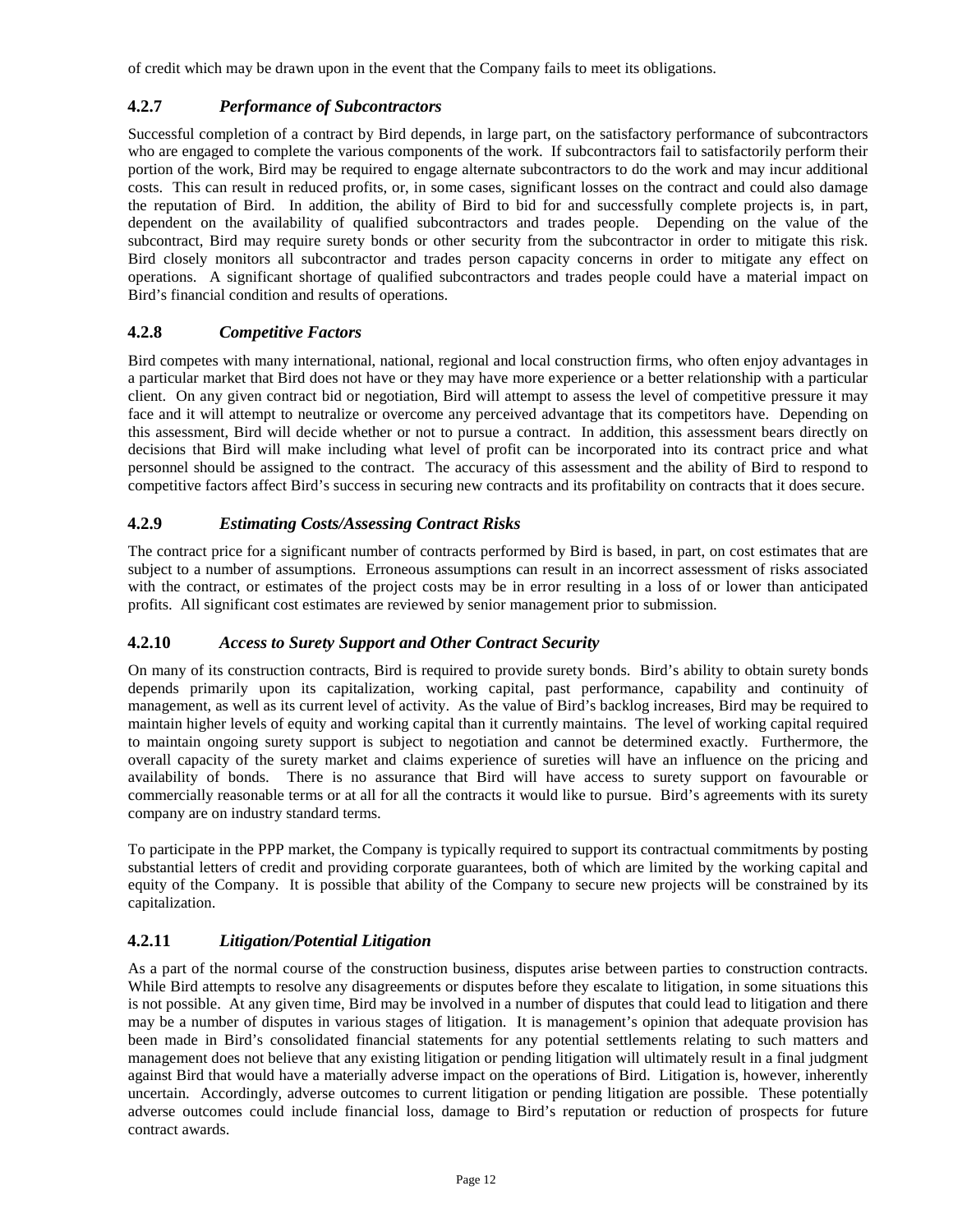## <span id="page-12-0"></span>**4.2.12** *Quality Assurance and Quality Control*

Bird enters into contracts which specify the scope of the project to be constructed including quality standards. If all or portions of the work fail to meet these standards, Bird would be exposed to additional costs for the correction of noncompliant work.

### <span id="page-12-1"></span>**4.2.13** *Maintaining Safe Work Sites*

In spite of the best efforts of Bird to minimize the risk of incidents, they can happen. When they do, the impact on Bird can be significant. Bird's success as a general contractor is highly dependent on its ability to keep its construction worksites and offices safe. Failure to do so can have serious impact on the personal safety of its employees and others. In addition, it can expose Bird to fines, regulatory sanction or even criminal prosecution. Bird's safety record and worksite safety practices also have a direct bearing on its ability to secure work, particularly in the industrial sector. Certain clients will not engage particular contractors to perform their work if their safety practices do not conform to predetermined standards or if the general contractor has an unacceptably high incidence of safety infractions or incidents. Bird adheres to very rigorous safety policies and procedures which are continually reinforced on its work sites and offices. Management is not aware of any pending health and safety legislation or prior incidents which would be likely to have a material impact on any of Bird's operations, capital expenditure requirements, or competitive position. Nevertheless, there can be no guarantee with respect to the impact of future legislation or incidents.

### <span id="page-12-2"></span>**4.2.14** *Accuracy of Cost to Complete Estimates*

As Bird performs each construction contract, costs are continuously monitored against the original cost estimates. On at least a quarterly basis, a detailed estimate of the costs to complete a contract is compiled by Bird. These estimates are an integral part of Bird's process for determining construction revenues and profits and depend on cost data collected over the duration of the project as well as the judgments of Bird's field and office personnel. To the extent that the cost to complete estimates are based on inaccurate or incomplete information or on faulty judgments, the accuracy of reported construction revenues and profits can be compromised. Bird has adopted many internal control policies and procedures aimed at mitigating exposure to this risk.

### <span id="page-12-3"></span>**4.2.15** *Work Stoppages, Strikes and Lockouts*

Bird is signatory to a number of collective bargaining agreements. Future negotiation of these collective bargaining agreements could increase Bird's operating expenses and reduce profits as a result of increased wages and benefits. Failure to come to an agreement in these collective bargaining negotiations or those of its subcontractors and suppliers or government agencies could result in strikes, work stoppages, lockouts and increased costs resulting from delays on construction projects. A strike or other work stoppage is disruptive to Bird's operations and could adversely affect portions of its business, financial position, results of operations and cash flows.

## <span id="page-12-4"></span>**4.2.16** *Potential Fluctuations in Quarterly Financial Results*

Bird's quarterly financial results may be impacted by a variety of factors including, without limitation: the timing of recognition of revenue from existing projects; the ability to accurately estimate costs for completion of work; the availability of, and competition for, new projects; costs or penalties associated with unanticipated delays in project completion; fluctuations in the general economic and business conditions in the market in which Bird operates; actions by governmental authorities including the level of governmental demand for the services provided by Bird; governmental regulations and expenditures required to comply with them; labour unrest involving Bird's workers, many of whom are unionized; seasonal weather conditions; and other conditions affecting revenues and expenses. Bird's operating expenses are incurred throughout each quarter. As a result, if expected revenues are not realized as anticipated, Bird's quarterly financial results could be materially adversely affected. Accordingly, there may be significant variations in the Company's consolidated quarterly financial results.

In addition, construction contracts typically extend over several quarters and sometimes over several years. For purposes of quarterly financial reporting, the Company must estimate the cost required to complete each contract to assess the amount of revenue to be recognized in the quarter. Such estimating includes contingencies to allow for certain known and unknown risks. The magnitude of the contingencies will depend on the nature and complexity of the work to be performed. As the contract progresses and the remaining costs to be incurred and risk exposures become more certain, contingencies will typically decline although certain risks will remain until the contract has been completed, and even beyond. As a result of this, earnings may fluctuate significantly from quarter to quarter, depending on whether large and/or complex contracts are completing or nearing completion during the quarter, or have been completed in immediately prior quarters.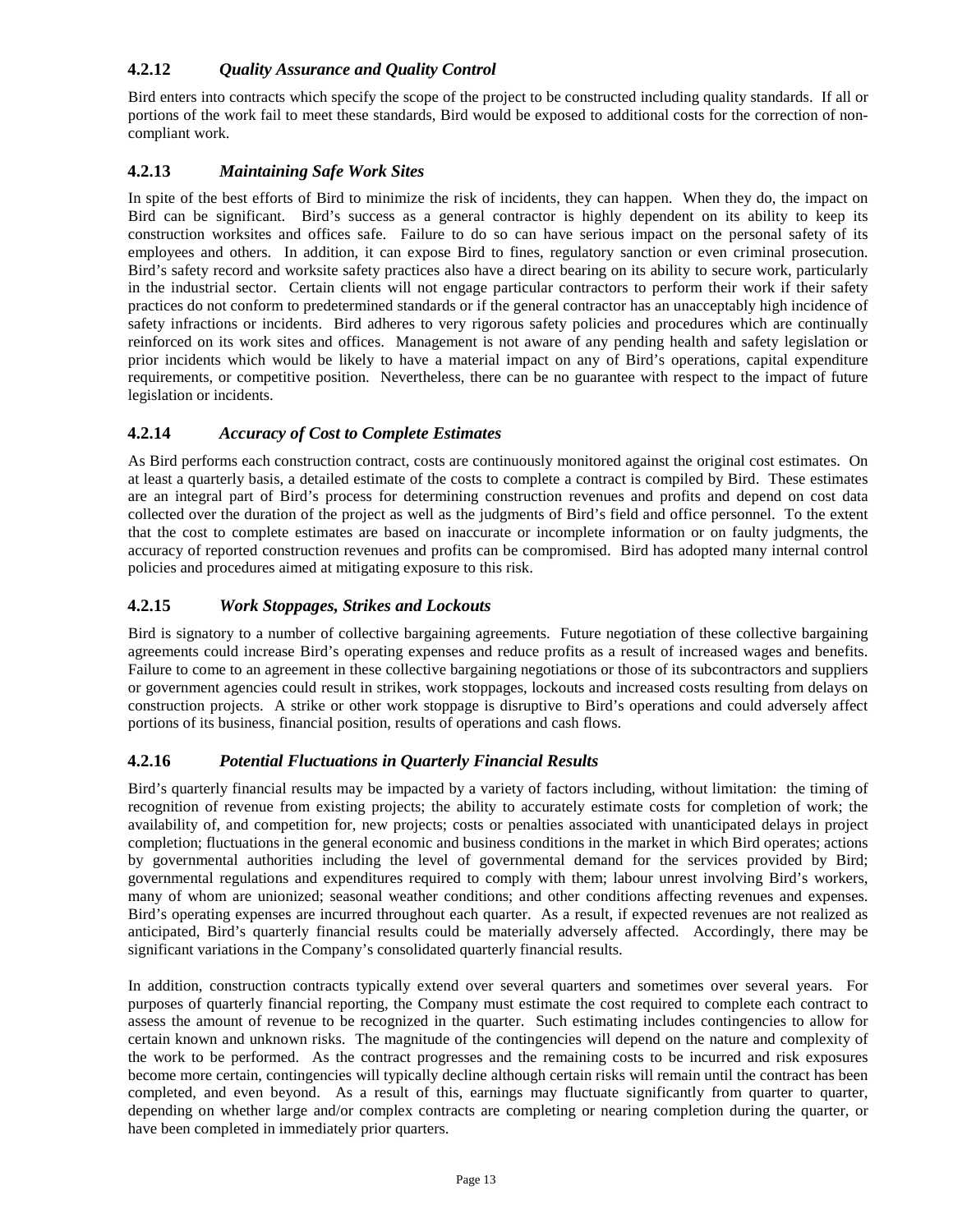## <span id="page-13-0"></span>**4.2.17** *Compliance with Environmental Laws*

Bird is subject to numerous federal, provincial and municipal environmental laws, and judicial, legislative and regulatory developments relating to environmental protection occur on an ongoing basis. Bird's projects can involve the handling of hazardous and environmentally sensitive materials, which if improperly handled or disposed of, could subject Bird to civil and criminal penalties. While Bird strives to keep informed of and to comply with all applicable environmental laws, circumstances may arise and incidents may occur that are beyond Bird's control that could adversely affect Bird. Management is not aware of any pending environmental legislation or incidents that would be likely to have a materially adverse impact on any of Bird's operations, capital expenditure requirements or competitive position, although there can be no assurance that no future legislation will be enacted or incidents will occur which may have a material impact on Bird's operations.

## <span id="page-13-1"></span>**4.2.18** *Performance of Investment Portfolio*

Bird maintains a portfolio of marketable security investments. Bird has no control over the factors that affect the value of the investments in the Bird portfolio. Factors unique to each issuer or company in which Bird invests may affect the value of these investments. A substantial drop in the value of these investments could materially and adversely affect Bird's financial results. The investment portfolio contributes cash flow to Bird. This cash flow could vary significantly over time depending on the portfolio's performance which could affect the level of distributions. The portfolio is not professionally managed, but is managed by the CEO and CFO of Bird with the assistance of investment brokers and advisors.

## <span id="page-13-2"></span>**4.2.19** *Joint Venture Risk*

Bird sometimes forms joint ventures to pursue and execute projects. A joint venture structure can be beneficial by permitting pooling of resources required to complete a project and by spreading risk between the partners. The joint ventures in which Bird participates are typically formed to undertake a specific project, are jointly controlled by the partners and are dissolved upon completion of the project. The agreements which govern these joint ventures typically require that the partners supply their proportionate share of operating funds and that they share profits and losses in accordance with specified percentages. Bird selects its joint venture partners based on a variety of criteria including relevant expertise, past working relationships as well as analysis of the prospective partners' financial and construction capabilities. Each participant in a joint venture is usually liable for the obligations of the joint venture on a joint and several basis. In the event that Bird's joint venture partner fails to perform their obligations due to financial or other difficulties, Bird may be required to provide additional resources to the project and assume responsibilities for the obligations of its joint venture partner including responsibility for financial losses.

## <span id="page-13-3"></span>**4.2.20** *Insurance Risk*

In the normal course of business, Bird maintains insurance in order to satisfy the requirements of its construction contracts and part of its corporate risk management policies. Although Bird believes it maintains an appropriate amount of insurance coverage, there can be no assurance that the Company's insurance arrangements will be sufficient to cover claims incurred.

## <span id="page-13-4"></span>**4.2.21** *Adjustments and Cancellations of Backlog*

The performance of the Company in a period depends significantly on the contribution from projects in its Backlog. There can be no assurance that the revenues or profits included in Backlog at any point in time will be realized. Contract suspensions, reductions and cancellations, which are beyond the control of Bird, do occur from time to time in the construction industry. Customers may have the right to suspend, cancel or reduce the scope of their contract with Bird, and although Bird generally has the right to be reimbursed for certain costs, it typically has no contractual rights to the total revenue or profit that was expected to be derived from such projects. These reductions may have a material adverse impact on future revenues and profitability.

## <span id="page-13-6"></span><span id="page-13-5"></span>**4.3 Risks Relating to the Shares**

## **4.3.1** *Unpredictability and Volatility of Trading Prices*

A publicly-traded corporation does not necessarily trade at values determined by reference to the underlying value of its business. The prices at which the common shares will trade cannot be predicted. The market price of a common share could be subject to significant fluctuations in response to variations in quarterly operating results and other factors. In addition, the securities markets have experienced significant price and volume fluctuations from time to time in recent years that often have been unrelated or disproportionate to the operating performance of particular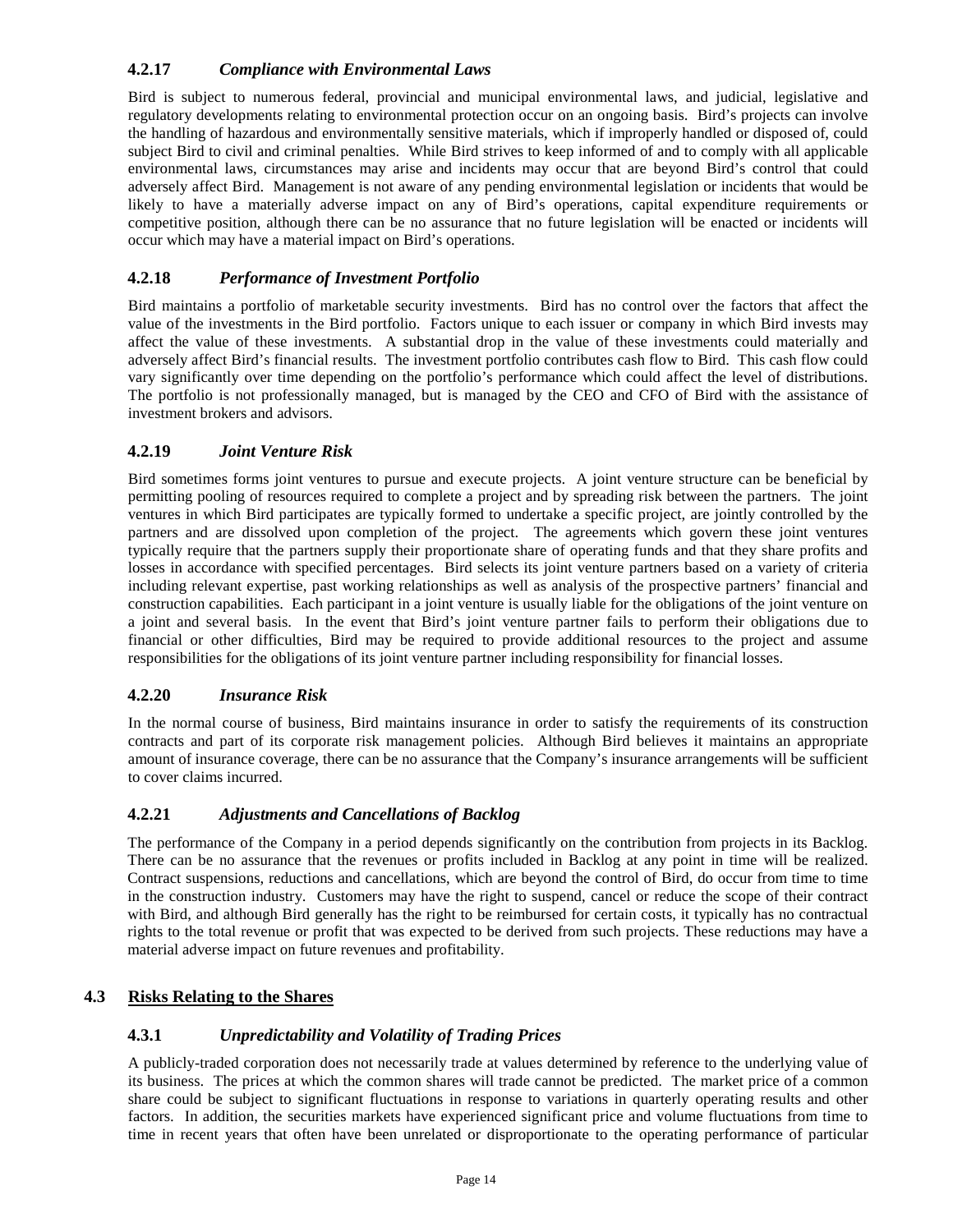<span id="page-14-0"></span>issuers. These broad fluctuations may adversely affect the market price of the common shares.

### **4.3.2** *Payment of Dividends*

The payment of dividends on common shares is at the discretion of the Board of Directors of the Company. In establishing the amount of any dividend, the Board of Directors will take into consideration, amongst other things, the need to meet future requirements for increases in working capital and equity to meet contract security requirements, provide the financial capacity to withstand any downturn in the construction industry should it occur, expanding the business and the desirability of maintaining the dividend rate. There can be no assurances that the current dividend rate will not change in the future.

## **5. DIVIDENDS AND DISTRIBUTIONS**

<span id="page-14-1"></span>In establishing the dividend rate for a particular period, the Company will take into consideration, amongst other things, the need to meet future requirements for increases in working capital and equity to meet contract security requirements, provide the financial capacity to withstand any downturn in the construction industry should it occur, expanding the business and the desirability of maintaining a stable or increasing dividend rate.

On March 3, 2011, the Board of Directors approved an increase in the annual dividend rate of 10%, resulting in an annualized dividend rate of \$1.98 per common share or \$0.495 per common share per quarter, equivalent to \$0.66 and \$0.165 per common share, respectively, to reflect the three-for-one stock split. On March 3, 2011, the Board of Directors declared a \$0.495 per common share dividend for the first quarter of 2011 to shareholders of record on March 31, 2011, payable on April 20, 2011. Also on March 3, 2011, the Board of Directors decided to commence paying dividends monthly, beginning with the dividend for the month of April 2011. The payment of dividends on common shares will be made monthly to shareholders of record on the last business day of the month, with the actual payment of the dividend made on or about the  $20<sup>th</sup>$  of the following month.

On March 3, 2011, the Board of Directors also approved a three-for-one stock split to be effected by way of a stock dividend to shareholders of record on April 14, 2011. The following table reflects the amount of Company dividends giving effect to the three-for-one stock split.

In 2012, the Company declared dividends for the months of January and February in the amount of \$0.055 per share. On March 7, 2012, the Company declared dividends of \$0.060 per share for the months of March, April and May 2012.

Shareholders who are non-residents of Canada are required to pay all withholding taxes payable in respect of any dividends by the Company.

Cash dividends on Company shares for the fiscal year ended December 31, 2011 were as follows

| Period                                                 | <b>Record Date</b>                         | <b>Payment Date</b> | <b>Dividends</b><br>Per Share \$ | Amount<br>$(000's)$ \$ |  |
|--------------------------------------------------------|--------------------------------------------|---------------------|----------------------------------|------------------------|--|
| First Ouarter 2011<br>(January, February & March 2011) | March 31, 2011                             | April 20, 2011      | (1)<br>\$0.1650                  | \$6,955                |  |
|                                                        |                                            |                     |                                  |                        |  |
| April 2011                                             | April 29, 2011                             | May 20, 2011        | 0.0550                           | 2,322                  |  |
| May 2011                                               | May 31, 2011                               | June 20, 2011       | 0.0550                           | 2,318                  |  |
| June 2011                                              | June 30, 2011                              | July 20, 2011       | 0.0550                           | 2,318                  |  |
| <b>July 2011</b>                                       | July 29, 2011                              | August 19, 2011     | 0.0550                           | 2,318                  |  |
| August 2011                                            | August 31, 2011                            | September 20, 2011  | 0.0550                           | 2,318                  |  |
| September 2011                                         | September 30, 2011                         | October 20, 2011    | 0.0550                           | 2,318                  |  |
| October 2011                                           | October 31, 2011                           | November 18, 2011   | 0.0550                           | 2,318                  |  |
| November 2011                                          | November 30, 2011                          | December 20, 2011   | 0.0550                           | 2,318                  |  |
| December 2011                                          | December 30, 2011                          | January 20, 2012    | 0.0550                           | 2,318                  |  |
|                                                        |                                            | Totals              | \$0.6600                         | \$27,821               |  |
| Comprised of:                                          |                                            |                     |                                  |                        |  |
|                                                        | Regular dividends on shares of the Company |                     | \$0.6600                         |                        |  |

 $<sup>(1)</sup>$  reflects dividend paid by way of 3 for 1 stock split</sup>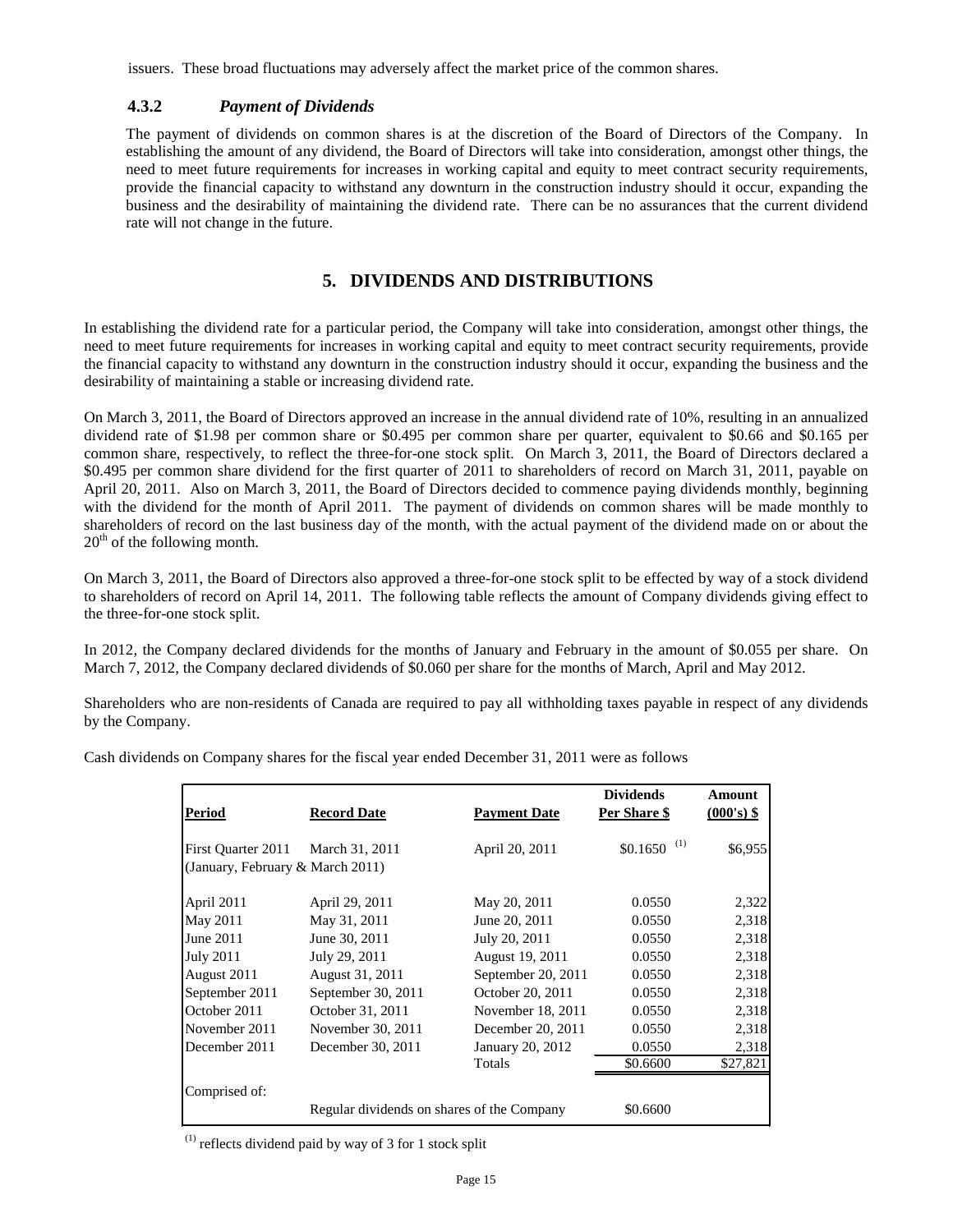The three-year history of annual dividends per share of the Company reflecting the April 2011 three-for-one stock split is as follows;

| 2011<br>້            | 2010   | 2009   |
|----------------------|--------|--------|
| $\sim$<br>.oo<br>י ה | \$0.60 | \$0.55 |

## 6. DESCRIPTION OF CAPITAL AND DEBT STRUCTURE

### <span id="page-15-1"></span><span id="page-15-0"></span>**6.1 Share Capital**

The Company is authorized to issue an unlimited number of common shares. Each common share is entitled to receive notice of and to attend all meetings of shareholders of the Company. Each common share is entitled to one vote at shareholder meetings. The holders of common shares are entitled to receive dividends when declared by the Board of Directors of the Company in such amount and in such form as the Board of Directors may determine from time to time. All dividends declared shall be paid in equal amounts per share on all common shares outstanding. In the event of dissolution, liquidation or winding up of the Company, common shareholders shall be entitled to receive the remaining assets of the Company after the prior rights of the holders of any preference shares and any other shares ranking senior to the common shares have been settled. On January 1, 2011, the effective date of the Arrangement, the Company had 14,051,282 issued and outstanding common shares, equivalent to the number of Fund units outstanding immediately prior to the Arrangement. The March 3, 2011 three-for-one stock split served to increase the number of outstanding common shares to 42,153,846 which remain issued and outstanding at March 7, 2012.

The Company is authorized to issue such number of preference shares, issuable in one or more series, provided that the number of issued preference shares shall not exceed 35% of the number of issued and outstanding common shares at the time such preference shares are issued. The Board of Directors shall determine the number of series issued and the number of preference shares issued within a series. The Board of Directors shall determine the designation, rights, privileges, restrictions and conditions to be attached to each series of preference shares, including but not limited to, dividend rates, whether dividends are cumulative or non-cumulative, the currency of payment, the date and place of payment, and any redemption, retraction or exchange conditions. As of March 7, 2011, no preference shares were issued and outstanding.

At the Company's annual and special meeting held on May 6, 2011, the Company's shareholders approved the introduction of a new Stock Option Plan. The purpose of the Stock Option Plan is to provide eligible officers and employees of the Company and its subsidiaries with a share-related mechanism designed to develop and increase the interest in the growth and development of the Company by granting stock options from time to time to eligible persons and providing them the opportunity to acquire a proprietary interest in the Company through the purchase of common shares. A full description of the details of the Stock Option Plan is included in the Company's 2010 Management Information Circular which can be found on Sedar. The Company has not, to-date, issued any stock options under the plan.

Under the terms of the Company's Stock Option Plan, on March 7, 2012, the Company's Board of Directors approved the award of 625,000 stock options with a grant date of March 15, 2012 to eligible Company employees. The total number of stock options is exercisable in equal amounts on the first through fourth anniversary dates from the grant date. The exercise price will be based on the weighted average trading price of the Company's common shares on the Toronto Stock Exchange for the five trading days prior to March 15, 2012. All stock options awarded will expire on March 15, 2019.

### <span id="page-15-2"></span>**6.2 Indebtedness**

<span id="page-15-3"></span>On August 31, 2011, in conjunction with the acquisition of O'Connell, the Company secured total long-term debt financing of \$45.6 million used to finance in part the acquisition of O'Connell. The long-term debt secured was comprised of five-year debt of \$30.6 million secured by O'Connell equipment and a vendor take-back note of \$15.0 million due in four years. Neither of these debt instruments are convertible into common shares or preferred shares.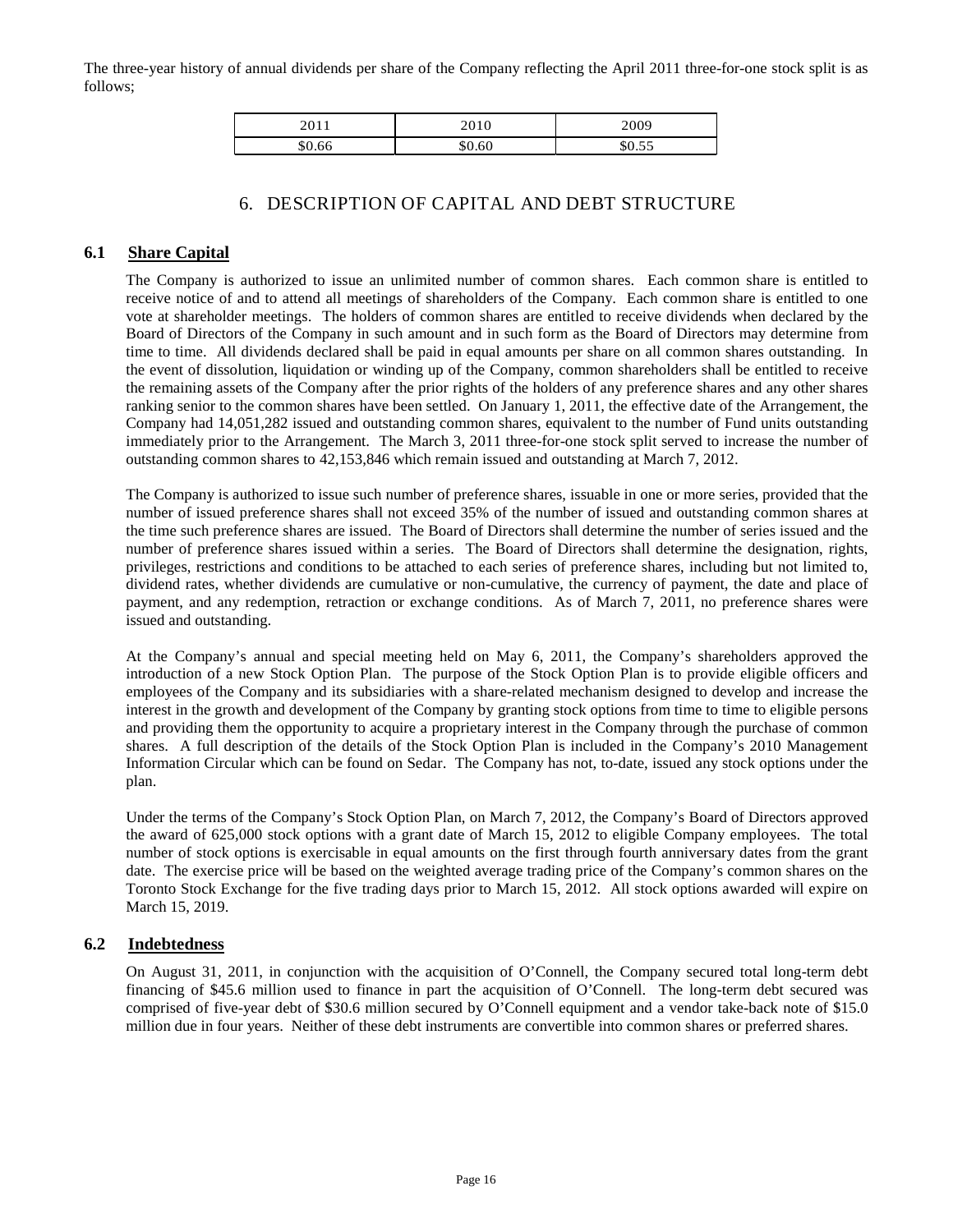## **7. MARKET SECURITIES OF THE ISSUER**

Fund units were listed on the Toronto Stock Exchange until December 31, 2010 (symbol "BDT.UN"). Pursuant to the Arrangement, the Fund units were de-listed on December 31, 2010 and effective January 4, 2011, the first trading day of 2011, the common shares of the Company were listed and posted for trading on the Toronto Stock Exchange (symbol "BDT").

The following table outlines the trading price range and volumes of Company shares during 2011 and during January and February 2012.

|                                    |             | <b>Toronto Stock Exchange</b> |           |
|------------------------------------|-------------|-------------------------------|-----------|
|                                    | Price Range |                               | Trading   |
| Month                              | High \$     | Low \$                        | Volume    |
| <b>Shares</b> (Pre split)          |             |                               |           |
| January 2011                       | 37.31       | 35.75                         | 635,370   |
| February 2011                      | 38.80       | 36.45                         | 563,401   |
| March 2011                         | 38.82       | 36.00                         | 816,747   |
| April 1-11, 2011                   | 37.15       | 36.00                         | 73,268    |
| <b>Shares (Post 3 for 1 split)</b> |             |                               |           |
| April 12-30, 2011                  | 12.94       | 11.90                         | 1,243,936 |
| May 2011                           | 12.55       | 12.07                         | 1,135,402 |
| June 2011                          | 12.25       | 10.25                         | 1,870,787 |
| <b>July 2011</b>                   | 12.34       | 11.25                         | 1,239,899 |
| August 2011                        | 12.01       | 10.27                         | 1,603,527 |
| September 2011                     | 10.85       | 9.58                          | 1,637,135 |
| October 2011                       | 11.35       | 8.68                          | 1,330,439 |
| November 2011                      | 12.05       | 10.15                         | 1,551,949 |
| December 2011                      | 12.20       | 11.06                         | 3,508,601 |
|                                    |             |                               |           |

## <span id="page-16-0"></span>**8. ESCROWED SECURITIES AND SECURITIES SUBJECT TO CONTRACTUAL RESTRICTION ON TRANSFER**

Each of 3039497 Nova Scotia Limited, James J. Brennan, Durck deWinter, and Ian Boyd agreed that with respect to the trust units received pursuant to the terms of the Purchase Agreement completed for the acquisition of Rideau Construction on February 1, 2008 (which were converted into common shares of the Company pursuant to the Arrangement), that:

- (a) from the date of the Purchase Agreement and until the first anniversary of the Closing Date in respect of 100% of the lock-up shares;
- (b) from the date of the Purchase Agreement and until the second anniversary of the Closing Date in respect of 80% of the locked-up shares;
- (c) from the date of the Purchase Agreement and until the third anniversary of the Closing Date in respect of 60% of the locked-up shares;
- (d) from the date of the Purchase Agreement and until the fourth anniversary of the Closing Date in respect of 40% of the locked-up shares;
- (e) from the date of the Purchase Agreement and until the fifth anniversary of the Closing Date in respect of 20% of the locked-up shares;

they will not offer, sell, transfer, contract to sell, assign, encumber, secure, pledge, grant or sell any option, right or warrant to purchase, or otherwise lend, transfer or dispose of any of such shares or securities convertible or exchangeable into the common shares; or make any short sale, engage in any hedging transaction or enter into any swap or other arrangement that has the effect of transferring, in whole or in part, any of the economic consequences of any of those securities, whether any such transaction described herein is to be settled by the delivery of common shares, other securities, cash or otherwise, or agree to do any of the foregoing or publicly disclose the intention to make any such offer, sale, transfer, assignment,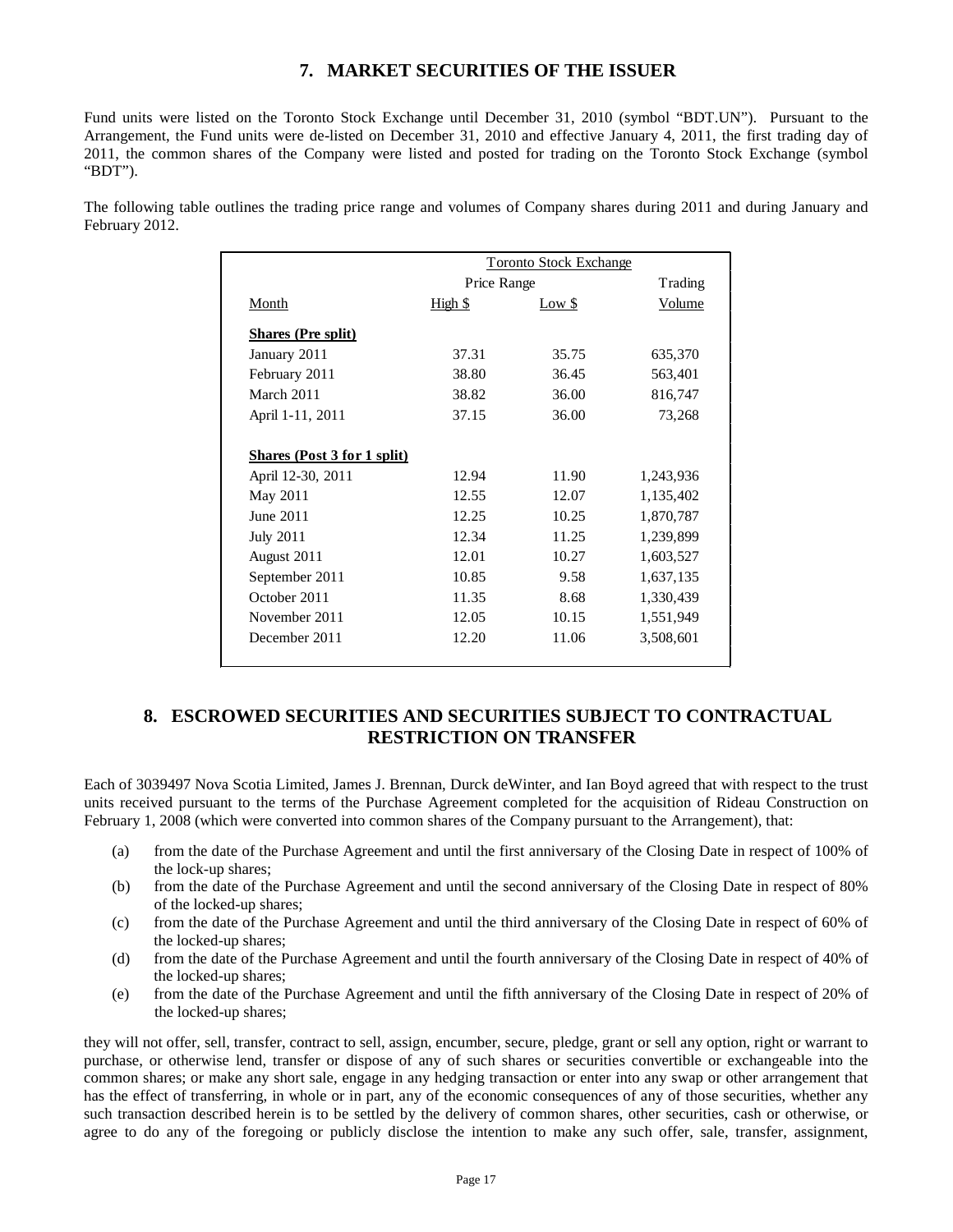encumbrance, security, pledge, grant, loan, disposition or arrangement, without the prior written consent of the Purchaser, which consent may be withheld in the sole and absolute discretion of the Purchaser.

| <b>Escrowed Securities</b> |                                     |                     |  |  |
|----------------------------|-------------------------------------|---------------------|--|--|
| Designation of Class       | Number of Securities Held in Escrow | Percentage of Class |  |  |
| <b>Common Shares</b>       | 314.517                             | 0.75%               |  |  |

## **9. TRUSTEES, DIRECTORS AND OFFICERS**

### <span id="page-17-1"></span><span id="page-17-0"></span>**9.1 Directors and Executive Officers**

As of the date hereof, the Directors and executive officers of the Company are listed below including their municipalities of residence, principal occupations and brief biographies. Seven of the Directors were Trustees of the Fund (predecessor to Bird Construction Inc.) B.D. DuPont was appointed to the Board of Directors of the Company effective January 1, 2011 and R.D. Munkley was appointed to the Board of Directors of the Company effective October 7, 2011. Both of these new directors were not formerly Trustees. Each of the Directors has been so appointed until the first annual meeting of shareholders of the Company to occur in 2012 or until his or her successor is elected or appointed. J.U. Joseph has indicated his intention to retire as a Director immediately prior to the Annual Meeting and will not stand for re-election.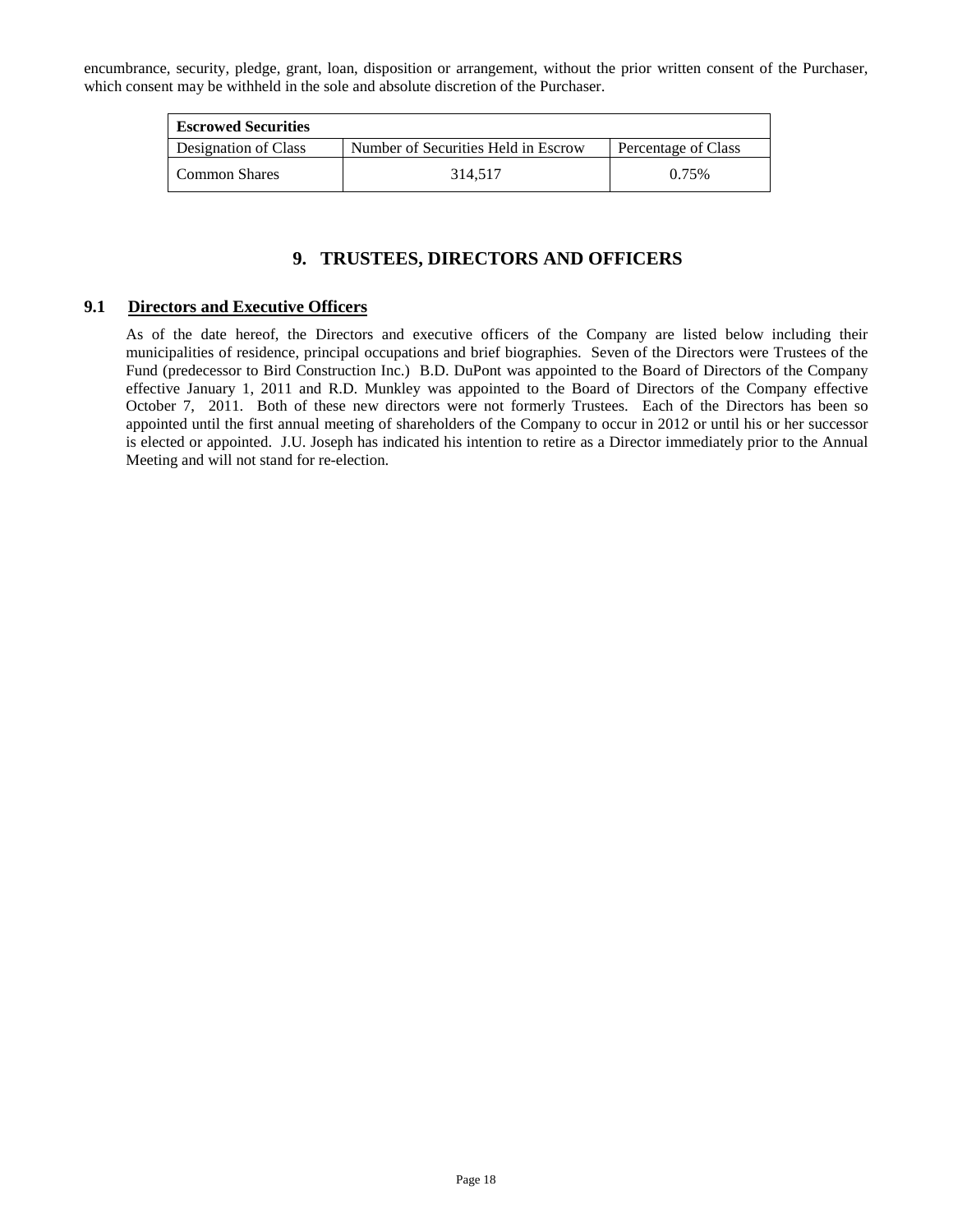| Name of Municipality of                      |                                                                                        |                                                                                                                                              | <b>Director</b>           |
|----------------------------------------------|----------------------------------------------------------------------------------------|----------------------------------------------------------------------------------------------------------------------------------------------|---------------------------|
| <b>Residence</b>                             | Position <sup>(2)</sup>                                                                | <b>Principal Occupation</b>                                                                                                                  | Since $^{\left(1\right)}$ |
| J.R. Bird<br>Calgary, Alberta                | Director $\overline{^{(3)(4)}}$                                                        | <b>Executive Vice President, Chief</b><br>Financial Officer and Corporate<br>Development, Enbridge Inc., an<br>energy transportation company | 1987                      |
| I. Boyd<br>Saint John, New Brunswick         | Senior Vice President<br>of Bird Construction Inc.                                     | Senior Vice President<br>of Bird Construction Inc.                                                                                           | N/A                       |
| J.J. Brennan<br>Hammonds Plains, Nova Scotia | Senior Vice President of<br>Bird Construction Inc.                                     | Senior Vice President of<br><b>Bird Construction Inc.</b>                                                                                    | N/A                       |
| P.A. Charette<br>Oakville, Ontario           | Director and<br>Chair of the Board                                                     | Chair of the Board                                                                                                                           | 1991                      |
| D.G. Doyle<br>Winnipeg, Manitoba             | Director,<br>Audit Committee Chair <sup>(3)(4)</sup>                                   | Corporate Director                                                                                                                           | 2003                      |
| <b>B.D.</b> DuPont<br>Calgary, Alberta       | Director $(3)(4)$                                                                      | Corporate Director                                                                                                                           | 2011                      |
| S.R. Entwistle<br>Kitchener, Ontario         | Chief Financial Officer and<br>Assistant Secretary of<br>Bird Construction Inc.        | Chief Financial Officer and<br>Assistant Secretary of<br>Bird Construction Inc.                                                              | N/A                       |
| J.U. Joseph<br>Toronto, Ontario              | Director,<br>Human Resources, Safety &<br>Governance Committee Chair <sup>(3)(4)</sup> | Corporate Director                                                                                                                           | 2001                      |
| K.W. McClure<br>Loretto, Ontario             | Senior Vice President<br>of Bird Construction Inc.                                     | Senior Vice President<br>of Bird Construction Inc.                                                                                           | N/A                       |
| R.D. Munkley<br>Mississauga, Ontario         | Director $\overline{^{(3)(4)}}$                                                        | Corporate Director                                                                                                                           | 2011                      |
| K.J. Nakagawa<br>Delta, British Columbia     | Vice President Pacific &<br>Vancouver District Manager<br>of Bird Construction Inc.    | Vice President Pacific &<br>Vancouver District Manager<br>of Bird Construction Inc.                                                          | N/A                       |
| P.R. Raboud<br>Toronto, Ontario              | Director,<br>Vice Chair of Bird Construction Inc.                                      | Vice Chair of Bird Construction Inc.                                                                                                         | 2008                      |
| G. Royer<br>Edmonton, Alberta                | Senior Vice President<br>of Bird Construction Inc.                                     | Senior Vice President<br>of Bird Construction Inc.                                                                                           | N/A                       |
| T.J. Talbott<br>Woodbridge, Ontario          | Director,<br>President & Chief Executive Officer of Bird<br>Construction Inc.          | President & Chief Executive Officer<br>of Bird Construction Inc.                                                                             | 2010                      |
| A.C. Thorsteinson<br>Winnipeg, Manitoba      | Director $(3)(4)$                                                                      | President, Shelter Canadian Properties<br>Limited, a real estate development and<br>management company                                       | 1991                      |
| J.C. Trumbla<br>Oakville, Ontario            | Vice President, Finance<br>of Bird Construction Inc.                                   | Vice President, Finance<br>of Bird Construction Inc.                                                                                         | $\rm N/A$                 |

Notes:

(1) Includes period of time served as a Trustee of Bird Construction Income Fund and as a Director of Bird Construction Company Limited, the predecessors to the Company.

<sup>(2)</sup> Information set forth in this Item 9 relating to the Directors and officers of the Company is current as of the date hereof.

(3) Member of the Company's Audit Committee (Chair - D.G. Doyle).

(4) Member of the Human Resources, Safety and Governance Committee (Chair – J.U. Joseph).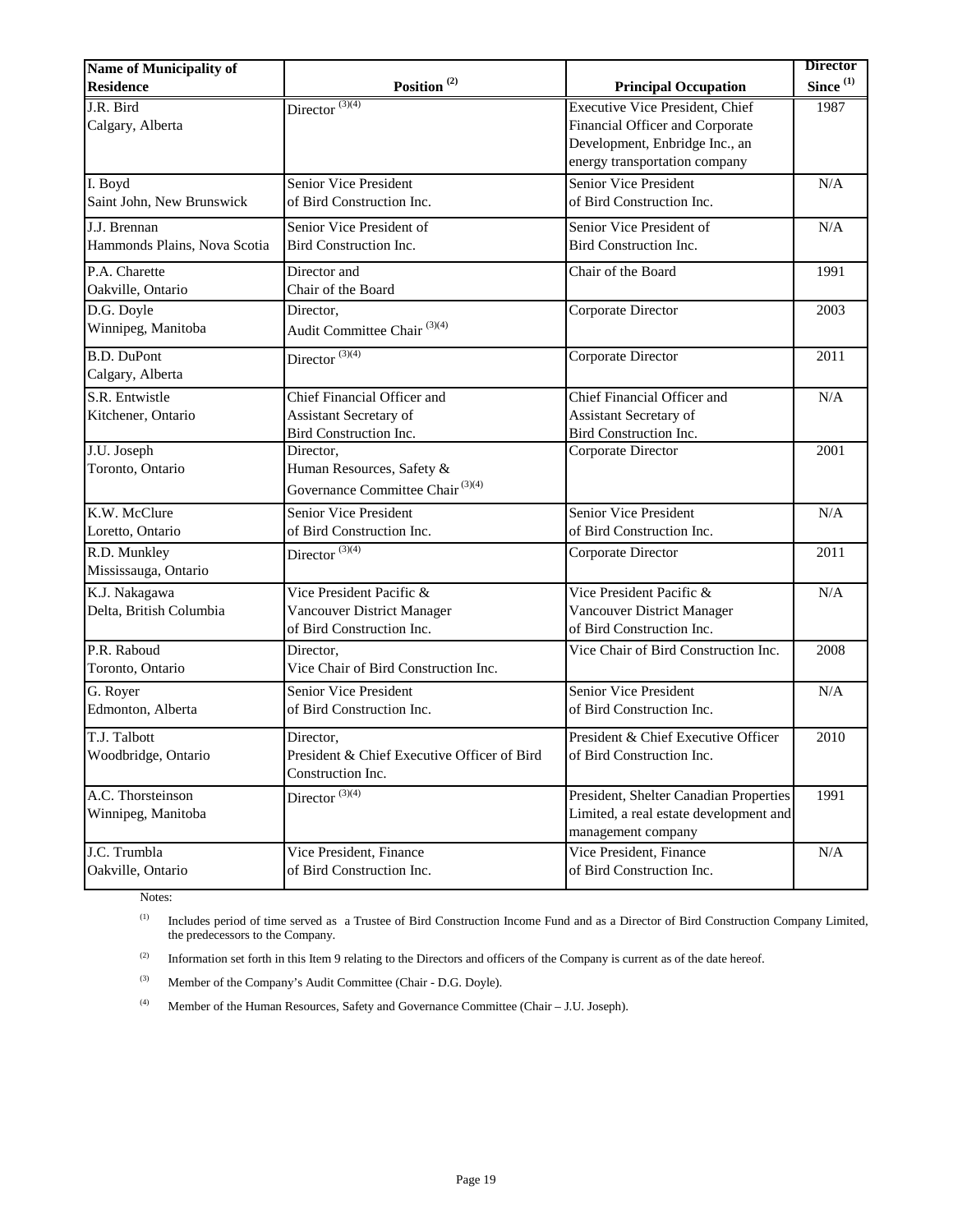The following are brief biographies of the Directors and executive officers.

*J. Richard Bird* is Executive Vice President, Chief Financial Officer and Corporate Development of Enbridge Inc. where he is responsible for all financial affairs of the Company, and corporate planning, mergers and acquisitions, and corporate development. Prior to his current appointment at Enbridge, Mr. Bird served as Vice President and Treasurer, followed by Senior Vice President, Corporate Planning and Development, followed by Group Vice President, Transportation, followed by Group Vice President, Transportation North, followed by Executive Vice President, Liquids Pipelines. Mr. Bird joined Enbridge in 1995 after holding senior financial and corporate development executive positions at a number of other public companies. Mr. Bird is also on the Board of Directors or Trustees of the following public companies: Enbridge Pipelines Inc., Enbridge Gas Distribution Inc., Enbridge Income Fund, Enbridge Income Fund Holdings Inc. and Gaz Metro Inc. Mr. Bird was named Canada's CFO of the Year for 2010. Mr. Bird holds a Bachelor of Arts degree from the University of Manitoba, and a Masters of Business Administration and Ph.D. from the University of Toronto.

*Ian Boyd* is the Senior Vice President of Bird Construction Inc. He graduated with a Bachelor of Engineering (Civil) from the University of New Brunswick. He transitioned as one of the senior officers to Bird with the acquisition of Rideau Construction Inc. in 2008 and continued as Branch Manager of the Halifax Branch. In July 2008, he accepted the assignment as Project Director managing the Bird Graham Schools Joint Venture in Alberta. Mr. Boyd was appointed Vice President, Atlantic in August 2010 and relocated to Saint John, New Brunswick where he is based. In January 2012, Mr. Boyd was appointed to the position of Senior Vice President.

*James J. Brennan* is the Senior Vice President of Bird Construction Inc. He obtained a Bachelor of Science in Civil Engineering from the University of New Brunswick in 1989. Prior to joining Bird in February 2008, he was the President and founding partner of Rideau Construction Incorporated. Rideau Construction was a general contractor operating in Atlantic Canada in the commercial, industrial, institutional, and multi-tenant residential sectors. Rideau Construction was formed in 1993. Bird purchased all the outstanding shares of Rideau Construction in February 2008. During the period from 1989 to 1993, he worked for two local construction companies as a superintendent, project manager, and branch manager. From 1993 to 2003, he was the Vice President, Operations Manager, and co-owner of Rideau Construction. From 2003 to 2008, he was the President and majority owner of Rideau Construction.

*Paul A. Charette* is the Chair of the Board of Directors. He joined Bird in 1976 as a Project Coordinator and progressed to President and Chief Operating Officer in 1988 and to President and Chief Executive Officer in 1991. Mr. Charette was appointed as Chair of the Board in 2001. In September 2008, Mr. Charette retired from his position as Chief Executive Officer of Bird Construction Company Limited. He is a director of the Association of Canadian Community Colleges and a director of the Construction Sector Council. He is the past Chair of the Canadian Construction Association ("CCA"). In 2004, Mr. Charette was named the Ontario Entrepreneur of the year in Real Estate/Construction by Ernst & Young LLP. Mr. Charette has a diploma in Civil Technology from Red River College in Winnipeg, Manitoba.

*D. Greg Doyle* is a former partner of KPMG LLP. He joined KPMG LLP (formerly Peat Marwick) in 1974, was elected as a Partner in 1982 and Managing Partner of the Winnipeg office in 1985. In 1997, Mr. Doyle transferred to Warsaw, Poland and served as Senior Partner at KPMG Polska until he retired in 2003. During his time in Poland, Mr. Doyle also served as the member of the Board of KPMG Europe and the management committee of KPMG Central and Eastern Europe. He is also a director of Huntingdon Capital Corp., and Chair of their audit committee. Mr. Doyle holds a Bachelor of Science and Bachelor of Commerce from the University of Manitoba and is a Chartered Accountant (Manitoba Institute).

**Bonnie D. DuPont** was appointed as a Director in January 2011. Ms. DuPont retired recently from Enbridge Inc. where she served for 12 years as the senior executive responsible for information technology, human resources, public and government affairs, corporate governance matters, and corporate social responsibility (CSR). She holds a Bachelor's degree (Great Distinction) from the University of Regina and earned her Master's degree at the University of Calgary. She is a member of the Institute of Corporate Directors, and a 2006 graduate of the ICD Corporate Directors' Education Program. She is also a Certified Human Resources Professional (CHRP) and is a member of the International Women's Forum (IWF). Ms. DuPont was named to the Top 100 Most Powerful Women in Canada list each year from 2001 to 2006, and in 2007, was inducted into the Top 100 Hall of Fame. In 2008, she was presented with an Honorary Doctor of Laws from the University of Regina, and in 2011, was presented with an Honorary Bachelors Degree in Technology by the Southern Alberta Institute of Technology. Ms. DuPont also serves on the boards of Viterra Inc., SilverBirch Energy, the Bank of Canada and the University of Calgary, where she chairs the Safety, Health, Environment and Sustainability Committee, the Governance and Compensation Committee, the Human Resources and Compensation Committee, and the Human Resources and Governance Committee, respectively. In addition, she provides executive coaching services to several organizations.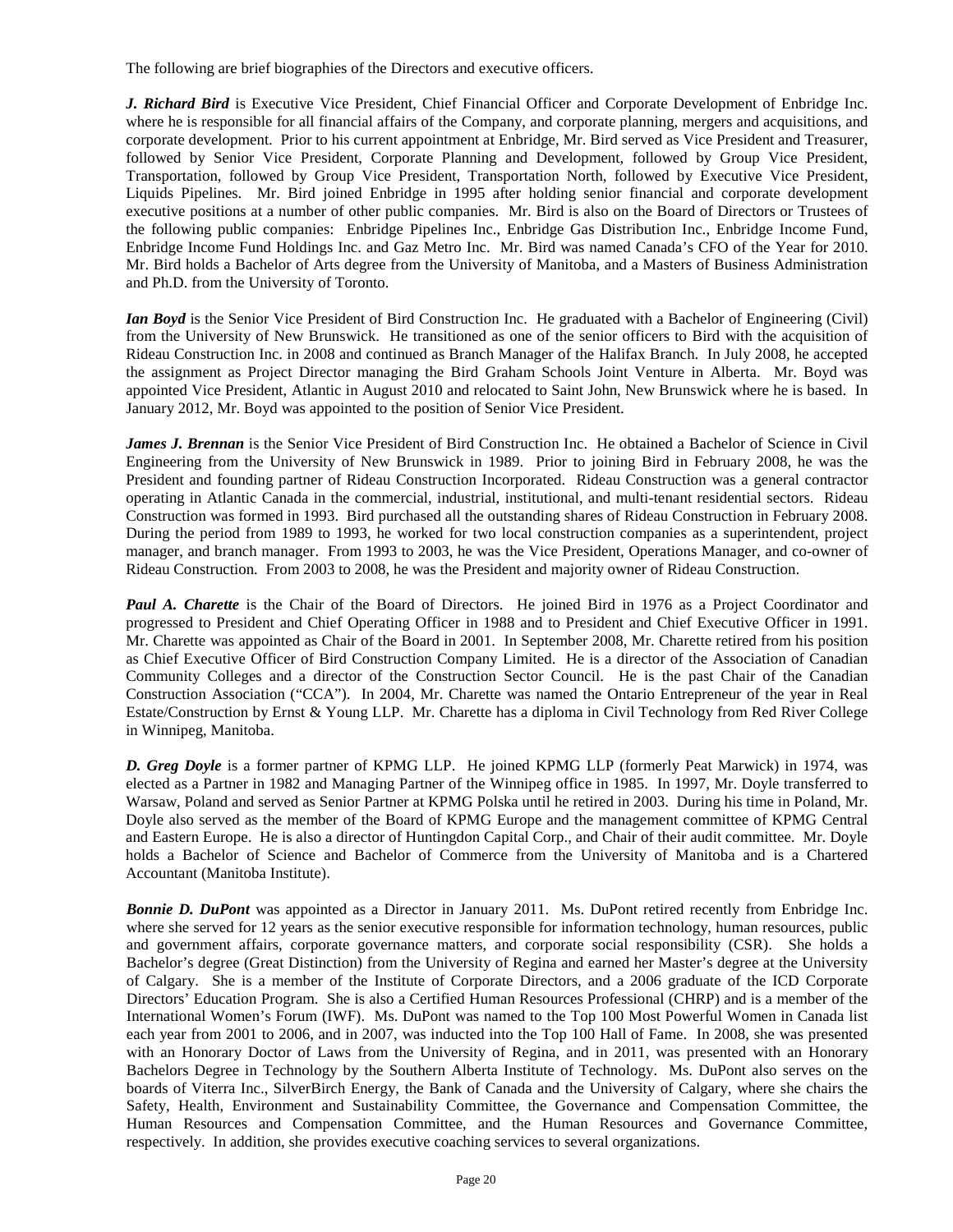*Stephen R. Entwistle* is the Chief Financial Officer and Assistant Secretary of Bird Construction Inc. Prior to joining Bird in March 2008, Mr. Entwistle previously held senior financial positions in a wide variety of business, including a natural gas distribution utility, oil and gas exploration and development operations, nursing and retirement home operations, heating ventilating and air conditioning and natural gas commodity brokerage operations. Mr. Entwistle joined Enbridge Gas Distribution Inc. in 1981, serving in progressively senior positions including audit, general accounting, financial reporting, human resources and international consulting. In 2000, Mr. Entwistle was appointed to the position of Vice-President, Finance of Enbridge's Home Services operation, and more recently, was the Chief Financial Officer of The Consumers' Waterheater Income Fund, an income trust listed on the TSX. Mr. Entwistle received a Bachelor of Commerce from the University of Toronto and is a Chartered Accountant.

*J. Urban Joseph, O.C.* is a former Vice Chair of the Toronto-Dominion Bank. He is also a director of First Nations Bank of Canada, an affiliate of the Toronto-Dominion Bank, as well as a number of privately held companies. Mr. Joseph is an Officer of the Order of Canada. He holds an Honours Business Administration and Masters of Business Administration from the University of Western Ontario, an Associates in Arts degree from the University of Saskatchewan, a Doctor of Humanities, *honoris causa,* Wolfe's, The University of King's College, and is a Fellow of the Institute of Canadian Bankers.

*Kenneth W. McClure* is Senior Vice President of Bird Construction Inc. Prior to joining Bird in March 2007, he was employed as President and Chief Operating Officer of Buttcon Limited from April 2004 to February 2007. Buttcon is a general contracting company located in Ontario. From August 1994 to April 2004, Mr. McClure was employed as the Managing Director of Somers Construction Limited. Somers, an affiliate of Buttcon, is a general contracting company located in Bermuda. Mr. McClure started his career with Buttcon Limited in 1980 as a superintendent and project manager. During a period from 1989 to 1991, he left Button while he owned and operated KDL Construction, as a general contractor located in Ontario.

*Ronald D. Munkley* was appointed as a Director in October 2011. He retired in 2009 as Vice Chair and Head of the Power and Utility Business of CIBC World Markets where he had acted as advisor on most Canadian utility and independent power transactions since joining CIBC World Markets in 1998. Mr. Munkley was named as a top Global Investment Banker by Brendan Wood International in 2008/9. Prior to 1998, Mr. Munkley was employed at Enbridge Consumers Gas for 27 years, culminating as Chair, President and Chief Executive Officer. He led Consumers Gas through deregulation and restructuring in the 1990s. Mr. Munkley is also a Director of Fortis Inc. and he is the Lead Director at Greystone Capital Management Inc. He holds a B.Sc. Hons. (Eng.) from Queens University and PDO certification from the Canadian Securities Institute.

*Kenneth J. Nakagawa* is the Vancouver District Manager and Vice President Pacific of Bird Construction Inc. Mr. Nakagawa joined Bird in 1993 as an estimator and progressed to the position of Chief Estimator in 1996. In 2000, he assumed the position of Vancouver Branch Manager and in January 2009, Mr. Nakagawa was appointed to the position of Vice President Pacific.

*Paul R. Raboud* is the Vice Chair of Bird Construction Inc. Mr. Raboud was appointed as a Director in September 2008. He obtained a Bachelor of Science in Civil Engineering from the University of Alberta where he was awarded the gold medal in civil engineering. He earned a Masters of Science in Civil Engineering from the University of Washington and an MBA from the University of Alberta. He is a registered Professional Engineer with the Association of Professional Engineers of Ontario. Mr. Raboud joined Bird in 1984 in the Toronto office. He progressed through Bird as a field engineer, estimator, project manager and assistant branch manager. In 1990, he was appointed manager of the Vancouver Branch, and in 2000, returned to the corporate office in Toronto as Executive Vice President. He was appointed President and Chief Operating Officer in March 2006 and appointed Chief Executive Officer in September 2008. In June 2010, Mr. Raboud stepped down from his position as Chief Executive Officer into the role of Vice Chair of the Company. Mr. Raboud is a director of the Ontario General Contractors Association.

*Gilles Royer* is the Senior Vice President of Bird Construction Inc., based in our Edmonton office. He joined Bird as a project coordinator through the Company's Civil Engineering Co-op Program in the Edmonton Branch in 1992. After graduating with a Bachelor of Science in Civil Engineering from the University of Alberta, Mr. Royer accepted employment at Bird on a full-time basis as project coordinator. He assumed progressively more responsible roles within the Company on various industrial projects and in early-2008, was promoted to Assistant Branch Manager. In 2009, he was appointed to the position of Edmonton Branch Manager; in January 2011 he was appointed as Vice President and Edmonton Branch Manager and effective January 1, 2012 he was appointed Senior Vice President.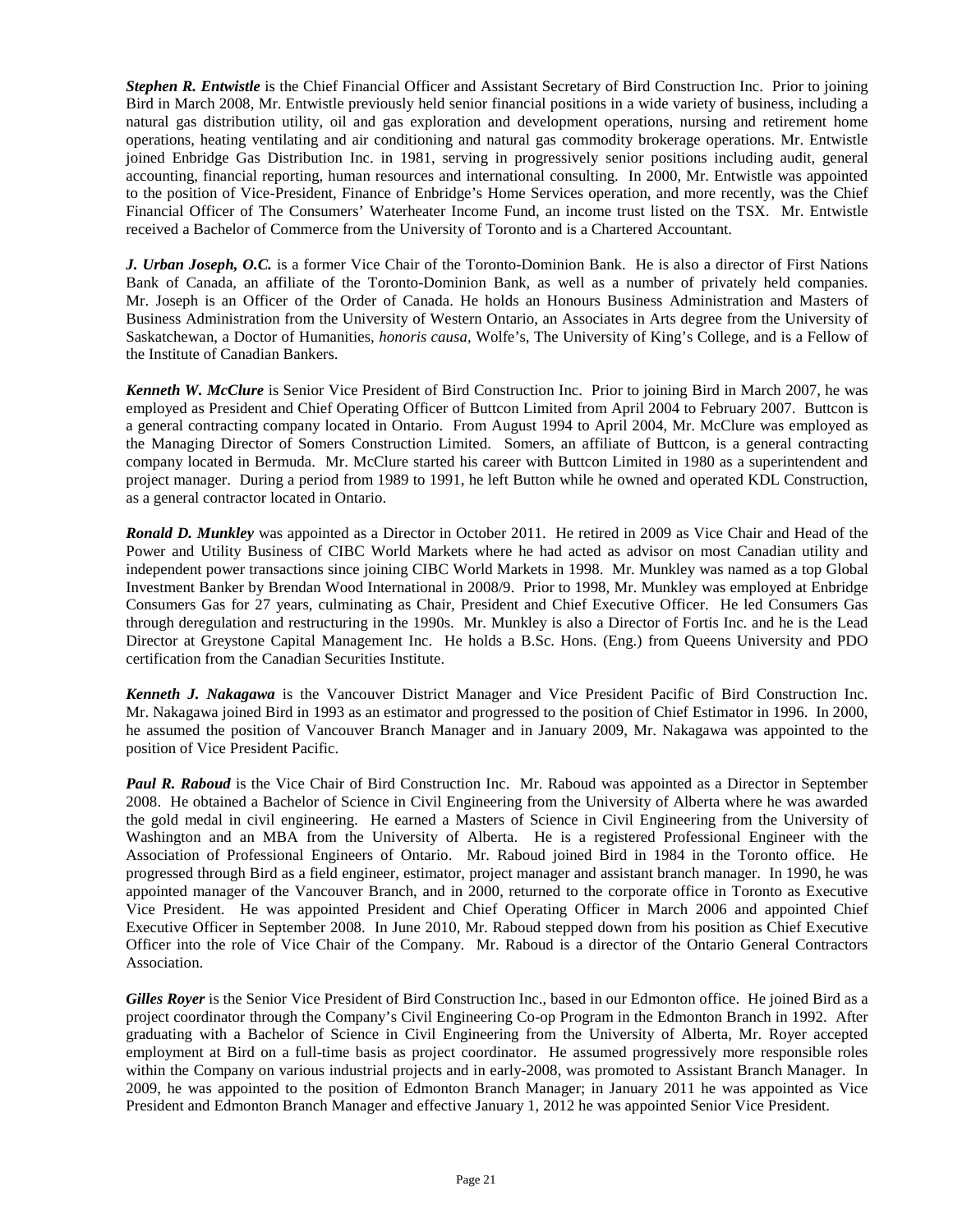*Timothy J. Talbott* is the President and Chief Executive Officer of Bird Construction Inc. Mr. Talbott was appointed as a Director in May 2010. He obtained a Bachelor of Science in Civil Engineering at the University of Alberta in 1981. He joined Bird in 1982 and has progressed through the positions of project coordinator, project manager, production manager, assistant branch manager, branch manager and vice president to the position he currently holds. He is a registered Professional Engineer with the Association of Professional Engineers of Manitoba. Mr. Talbott is past Vice Chair of the Construction Labour Relations Association of Manitoba and a past director of the Winnipeg Construction Association. He is also a member of the Canadian Society of Civil Engineers.

*Arni C. Thorsteinson* has been the President of Shelter Canadian Properties Limited, a diversified real estate development and management company, since 1990. He joined a predecessor company in 1976. He is also a director or trustee of Lanesborough Real Estate Investment Trust, Temple Real Estate Investment Trust and Onex Corporation. Mr. Thorsteinson holds a Bachelor of Commerce (Honours) and Doctor of Laws, *honoris causa,* from the University of Manitoba and a Chartered Financial Analyst designation.

*Jason C. Trumbla* is the Vice President, Finance of Bird Construction Inc. He obtained a Bachelor of Commerce and a Masters of Accountancy at the University of Manitoba. He is a member of the Institute of Chartered Accountants of Ontario. Mr. Trumbla joined Bird in July 2006 as Controller in the Winnipeg office and was appointed to his current position January 1, 2008. Prior to joining Bird, he was employed as the Controller of related companies of Paterson Global Foods, a grain handling company in western Canada, from January 2004 to July 2006. From 2001 to 2003, Mr. Trumbla was employed as the Controller of Amphenol Technical Products which is a subsidiary of Amphenol Corporation, a publicly-traded electronic connector and cable assembly manufacturer listed on the New York Stock Exchange. From 1997 to 2000, Mr. Trumbla was employed as Controller of Monarch Industries, a privately-owned company, which is a vertically-integrated manufacturer of water pumps, hydraulic cylinders, concrete mixers and custom metal castings.

## <span id="page-21-0"></span>**9.2 Collective Shareholdings**

As a group, the Directors and executive officers of the Company beneficially own, directly or indirectly, a total of 2,600,364 common shares, representing approximately 6.17% of the issued common shares as at March 7, 2012.

## <span id="page-21-1"></span>**9.3 Corporate Cease Trade Orders and Bankruptcies**

None of the Directors or executive officers of the Company or, to the Company's knowledge, shareholders holding sufficient common shares to materially affect the control of the Company is, or within the previous 10 years, has been a trustee, director, chief executive officer or chief financial officer of any other issuer that, while acting in such capacity; (i) was subject to a cease trade or similar order or order that denied the issuer access to any exemptions under Canadian securities legislation for a period of more than 30 consecutive days, or (ii) became bankrupt, made a proposal under any legislation relating to bankruptcy or insolvency or was subject to or instituted any proceeding, arrangement or compromise with creditors or had receiver, receiver manager or trustee appointed to hold the assets of such issuer except for the following:

Mr. Thorsteinson is now and has in the past 10 years been a Chief Executive Officer of certain non-publicly traded limited partnerships and other entities that were the subject of cease trade orders issued by securities regulatory authorities in certain provinces of Canada, including Alberta, British Columbia, Ontario and Quebec, resulting generally from a failure to file financial statements or a failure to comply with disclosure obligations. Certain entities against which these orders were issued are now no longer active or, in other cases, Mr. Thorsteinson's involvement with such entities has ceased. In other cases, certain of these entities have now been able to obtain discretionary relief from filing requirements; however, this relief does not apply to prior transgressions and therefore in some cases these orders remain in force. To obtain information regarding cease trade orders issued by a particular securities regulatory authority, investors should contact the securities regulatory authorities that issued the orders.

### <span id="page-21-2"></span>**9.4 Penalties or Sanctions**

None of the Directors or officers of the Company, or to the Company's knowledge, shareholders holding sufficient common shares to materially affect the control of the Company, has been subject to; (i) any penalties or sanctions proposed by a court relating to Canadian securities legislation or by a Canadian securities regulatory authority or have entered into a settlement agreement with a Canadian securities regulatory authority, or (ii) any other penalties or sanctions imposed by a court or regulatory body that would likely be considered important to a reasonable investor in making an investment decision.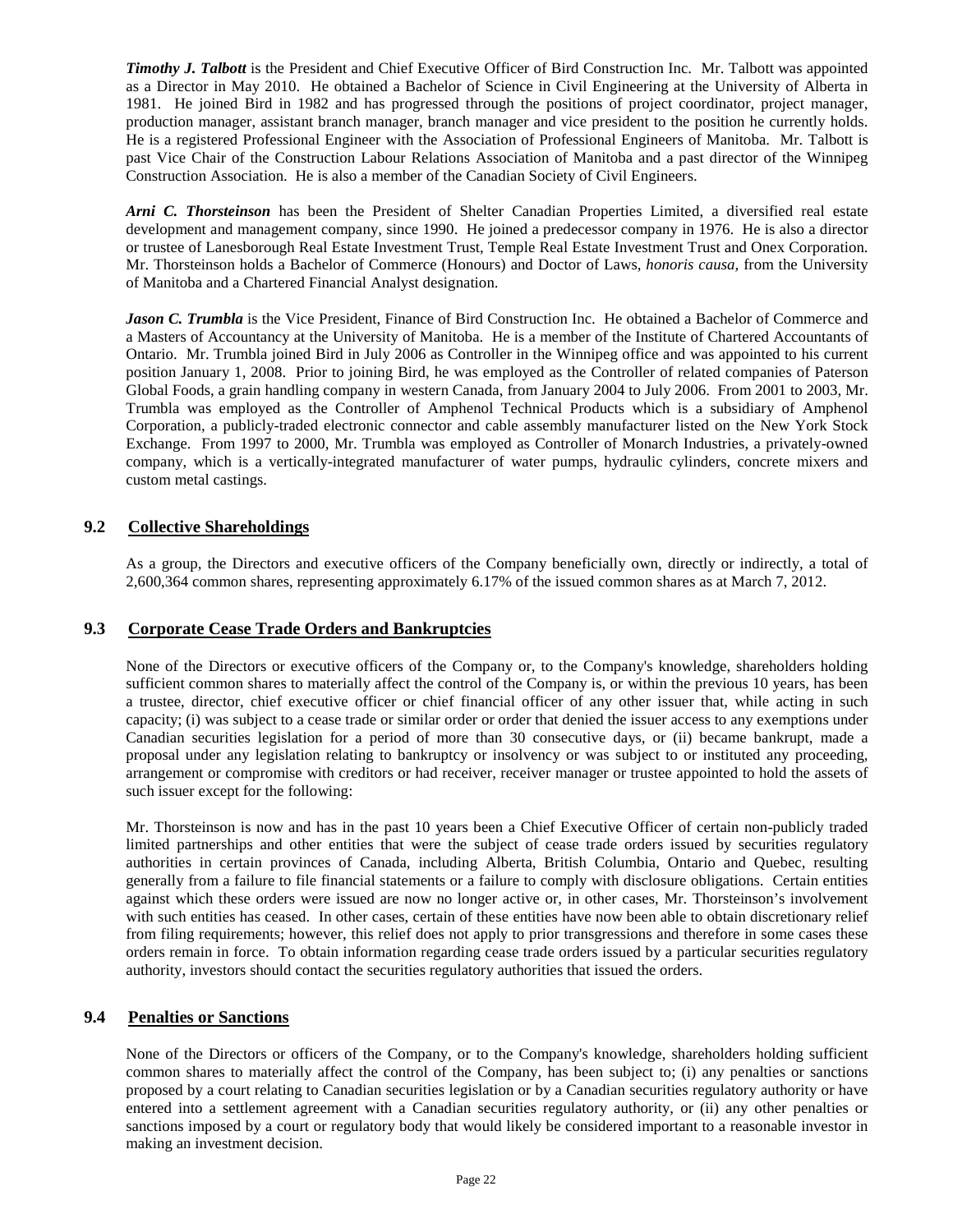## <span id="page-22-0"></span>**9.5 Conflicts of Interest**

To the Company's knowledge, there are no existing or potential material conflicts of interest between the Company or a subsidiary of the Company and the Board of Directors and officers of the Company or any other subsidiary of the Company. (See "Interest of Management and Others in Material Transactions")

### <span id="page-22-1"></span>**9.6 Board Committees**

The Company currently has an Audit Committee and Human Resources, Safety and Governance ("HRS&G") Committee. The Company does not currently have any other board committees in place.

Committee membership is shown in the following table:

|                      |                        | Human Resources, Safety & |
|----------------------|------------------------|---------------------------|
|                      | <b>Audit Committee</b> | Governance Committee      |
| J. Richard Bird      | X                      | X                         |
| Paul A. Charette     | $X^{(2)}$              | $X^{(3)}$                 |
| D. Greg Doyle        | $X^{(1)}$              | X                         |
| Bonnie D. DuPont     | X                      | X                         |
| J. Urban Joseph      | X                      | $X^{(1)}$                 |
| Ronald D. Munkley    | $X^{(2)}$              | $X^{(3)}$                 |
| Arni C. Thorsteinson | X                      | X                         |
|                      |                        |                           |

(1) Committee Chair

(2) Member of the Audit Committee since October 7, 2011

<span id="page-22-2"></span>(3) Member of the Human Resources, Safety & Governance Committee since October 7, 2011

## **10. AUDIT COMMITTEE INFORMATION**

### <span id="page-22-3"></span>**10.1 Audit Committee**

The Audit Committee of the Company is currently comprised of seven members, being J.R. Bird, P.A. Charette, D.G. Doyle, B.D. DuPont, J.U. Joseph, R.D. Munkley and A.C. Thorsteinson. Mr. Doyle is Chair of the Audit Committee. All the members are independent and financially literate. The following profiles outline the relevant education and experience of each member. Also see brief profiles of each member in Section 8 – Trustees, Directors and Officers.

*J. Richard Bird* has been on the Board of the Fund or the Company since December 1987 and has been a member of the Audit Committee since that time. Mr. Bird was the Chair of the Audit Committee from March 24, 1988 until March 7, 2006. He has served as a trustee, director, senior officer, and audit committee member of several issuers listed in Canada and the U.S., and has had responsibility for the oversight of preparation of financial statements, disclosure controls, internal financial controls and certification of financial statements to the U.S. Sarbanes-Oxley 404 Standards.

*P.A. Charette* is Chair of the Board of Directors. On October 7, 2011, Mr. Charette was appointed a member of the Audit Committee. Prior to September 2, 2011, Mr. Charette held non- independent director status as he had been the Chief Executive Officer of the Company until his retirement on September 2, 2008. With his 32 years of experience at the Company in a variety of senior management positions including Chief Executive Officer, he has comprehensive understanding of accounting principles and financial analysis.

*D. Greg Doyle* has been on the Board of the Fund or the Company since May 2003, and has been a member of the Audit Committee since that time. Following the Audit Committee meeting on March 7, 2006, Mr. Doyle was appointed Chair of the committee. As former Managing Partner of KPMG LLP's Winnipeg office and as former Senior Partner at KPMG Polska, Mr. Doyle has a breadth of experience relating to the application of accounting principles, financial statement disclosure and understanding internal controls and procedures.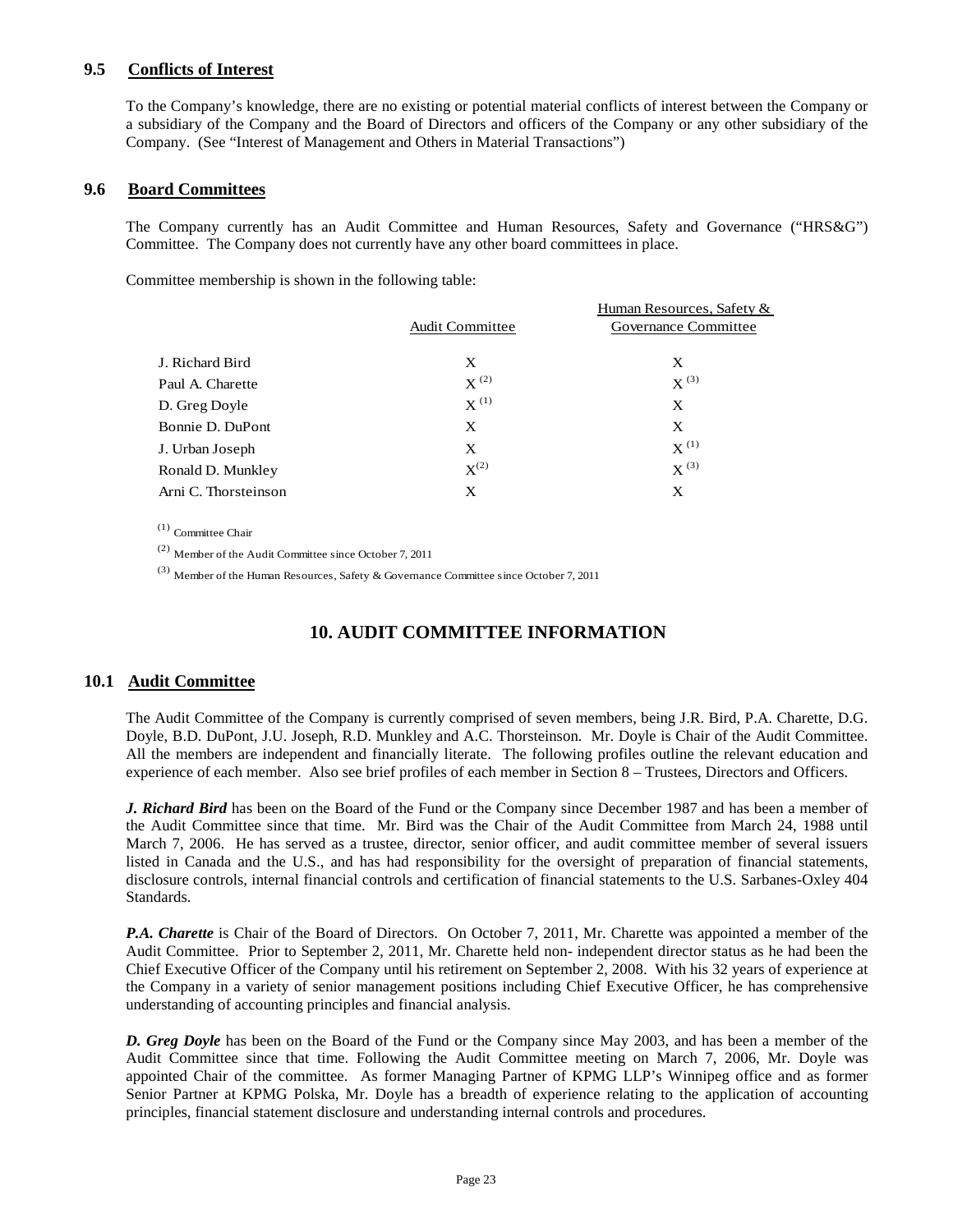*Bonnie D. DuPont* has been on the Board of the Company since January 2011 and has been a member of the Audit Committee since that time. Having held a variety of positions at a senior management level during her working career, as well as being a graduate of the ICD Corporate Directors' Education Program, Ms. DuPont has a thorough understanding of accounting principles and financial analysis.

*J. Urban Joseph* has been on the Board of the Fund or the Company since April 2001 and has been a member of the Audit Committee since that time. He has 38 years' experience in the banking industry, during which time he was involved in most business segments of the bank, which included an in-depth understanding of accounting principles and financial analysis.

*Ronald D. Munkley* has been on the Board of the Company since October 2011 and has been a member of the Audit Committee since that time. Mr. Munkley retired in April 2009 as Vice Chairman and Head of the Power and Utility Business of CIBC World Markets. He had acted as an advisor on most Canadian utility transactions since joining CIBC World Markets in 1998. Prior to that, he was employed at Enbridge Consumers Gas for 27 years, culminating as Chairman, President and CEO. He led Enbridge Consumers Gas through deregulation and restructuring in the 1990s.

*Arni C. Thorsteinson* has been on the Board of the Fund or the Company since May 1991 and has been a member of the Audit Committee for most of that time. Mr. Thorsteinson is President of Shelter Canadian Properties Limited, a diversified real estate development and management company. He is also a director or trustee of Lanesborough Real Estate Investment Trust, Temple Real Estate Investment Trust and Onex Corporation. Mr. Thorsteinson holds a Bachelor of Commerce (Honours) with a major in Accounting & Finance and a Doctor of Laws, *honoris causa*, from the University of Manitoba and is a Chartered Financial Analyst.

## <span id="page-23-0"></span>**10.2 Pre-Approval Policies and Procedures**

The Audit Committee has adopted specific policies and procedures for the engagement of non-audit services provided by the Company's external auditors. These procedures are contained in the Audit Committee Charter (included as Appendix A), which requires that the committee pre-approve, in accordance with applicable law, any non-audit services to be provided to the Company by the external auditor, with reference to compatibility of the service relative to the external auditor's independence.

### <span id="page-23-1"></span>**10.3 External Auditor Service Fees (By Category)**

Fees paid or payable to the external auditor for the last two fiscal years are summarized in the following table:

|                    | 2011         | 2010         |
|--------------------|--------------|--------------|
| Annual Audit Fees  | \$260,000.00 | \$195,000.00 |
| Audit Related Fees | \$39,500.00  | \$50,355.00  |
| Tax Fees           | \$21,282.00  | \$21,624.00  |
| All Other Fees     | \$100,000.00 | \$0.00       |
|                    | \$420,782.00 | \$266,979.00 |

Annual Audit Fees in 2011 include audit fees relating to the need to audit 2010 comparative financial statements prepared in accordance with International Financial Reporting standards ("IFRS").

Audit Related Fees in 2011 relate primarily to IFRS consulting and fees relating to the purchase of O'Connell whereas in 2010, the fees relate primarily to assistance provided to the Company to determine the implications of implementing IFRS.

Tax Fees include the preparation of US income tax returns and advice on various tax planning matters for the Company.

All other fees include the fees relating to due diligence assistance with respect to the O'Connell acquisition.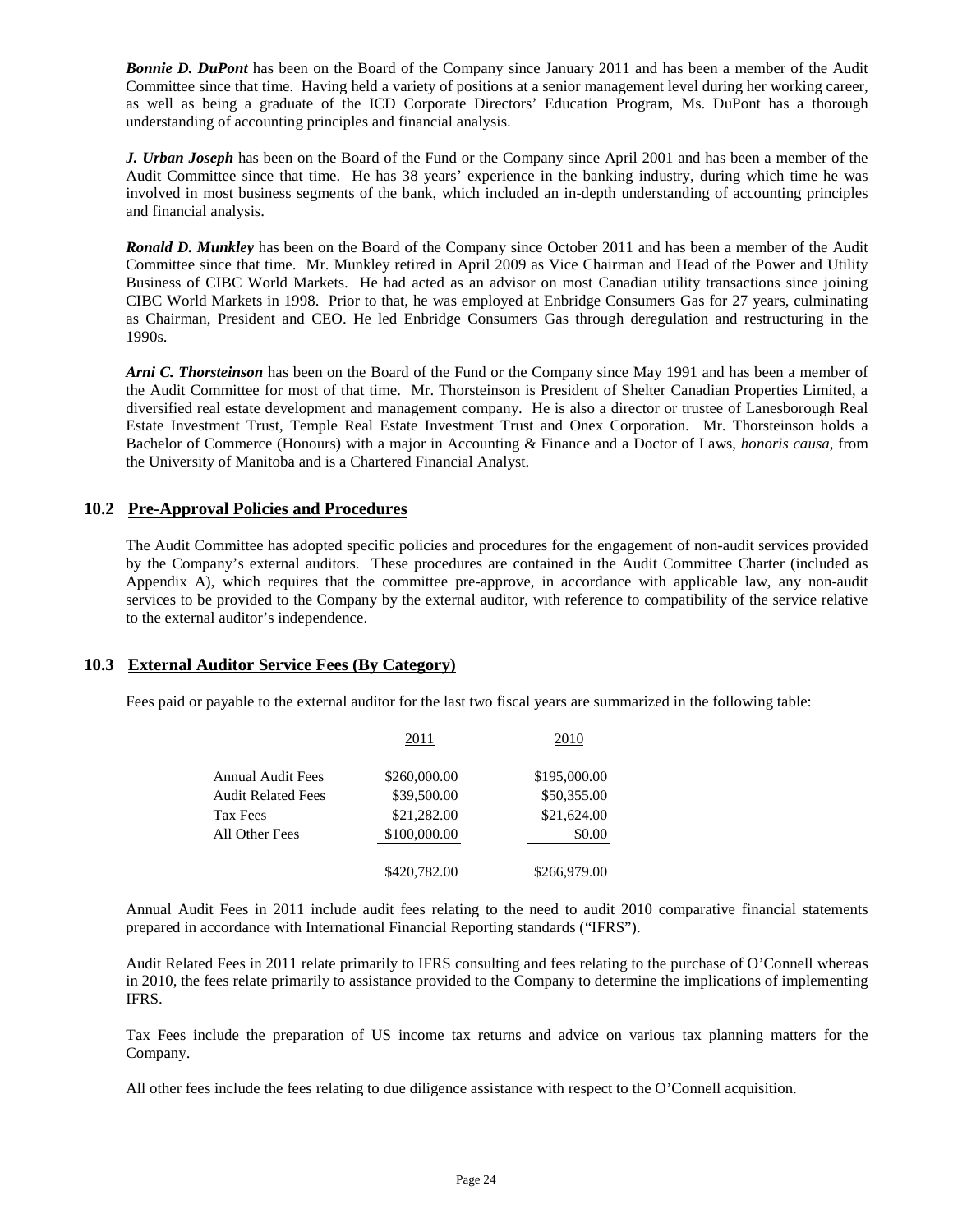## <span id="page-24-0"></span>**10.4 Audit Committee Charter**

<span id="page-24-1"></span>See Appendix A for text of the Audit Committee Charter.

## **11. LEGAL PROCEEDINGS**

In the normal course of business, the Company's wholly-owned operating entities engage in business activities that may expose it to potential legal proceedings. The Company and its operating entities are not currently party to legal proceedings that are considered material to the operations either individually or in the aggregate. Reasonable estimates for the cost of settlement of any known legal matters have been made by management and are included in the Company's consolidated financial statements for the year ended December 31, 2011.

## <span id="page-24-2"></span>**12. INTEREST OF MANAGEMENT AND OTHERS IN MATERIAL TRANSACTIONS**

<span id="page-24-3"></span>During 2011, Bird was involved in several construction contracts with Shelter Canadian Properties Limited or companies affiliated with them. Shelter Canadian Properties Limited is controlled by the family of Mr. A.C. Thorsteinson, a Director of the Company. All contracts with Shelter Canadian Properties Limited or companies affiliated with them were completed on construction terms typical in the industry.

## 13. TRANSFER AGENTS AND REGISTRARS

Computershare Trust Company of Canada Watermark Tower Suite 600, 530 8<sup>th</sup> Avenue SW Calgary, AB T2P 3S8

## **14. MATERIAL CONTRACTS**

<span id="page-24-4"></span>The following are the only material contracts, other than contracts entered into in the ordinary course of business, entered into by the Company or its subsidiaries during the most recently completed financial year ended December 31, 2011 or before the most recently completed financial year but that are still in effect:

(a) The Share Purchase Agreement between Bird Construction Company Limited and H.J. O'Connell Limited and other parties dated July 20, 2011 providing for the purchase by the Company of all the outstanding shares of O'Connell.

<span id="page-24-5"></span>All the above-noted contracts may be viewed on www.sedar.com.

## **15. INTERESTS OF EXPERTS**

<span id="page-24-6"></span>The consolidated financial statements of the Company as at and for the year ended December 31, 2011 have been examined by KPMG LLP, Chartered Accountants, as detailed in their independent auditors' report dated March 7, 2012. KPMG LLP have confirmed that they are independent with respect to the Company within the meaning of the Rules of Professional Conduct of the Institute of Chartered Accountants of Manitoba.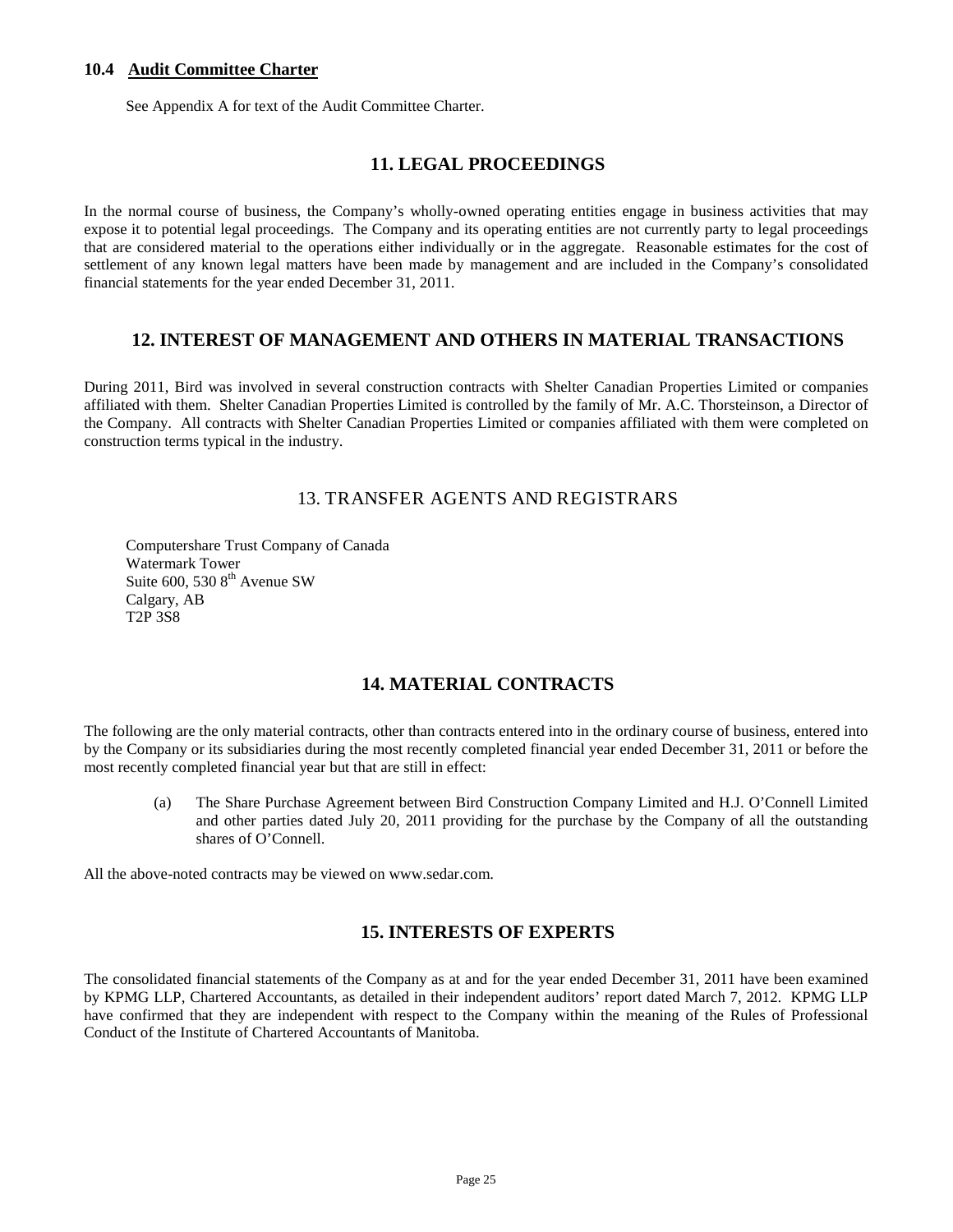## **16. ADDITIONAL INFORMATION**

Additional information, including information as to the Directors' and Officers' remuneration and principal holders of securities of the Company, as applicable, is contained in the Company's Management Information Circular for the Annual General Meeting of shareholders to be held on May 14, 2012. Additional financial information is provided in the Company's financial statements and MD&A for the year ended December 31, 2011. A copy of these documents may be obtained upon request from Charmane L. Morrow, Corporate Secretary and Manager of Executive Administrative Services at 5403 Eglinton Avenue West, Toronto, Ontario, M9C 5K6. Such reports have also been filed with applicable securities regulatory authorities and are available, along with additional information relating to the Company on SEDAR at www.sedar.com.

This Annual Information Form contains forward-looking statements, which involve risks and uncertainties that could cause actual results to differ materially from those contemplated by such statements. Factors that could cause such differences include changes in government policy relating to the cyclical nature of the construction industry, changes in interest rates and general economic conditions, adverse weather, cost and availability of materials used to manufacture the Company's products, competitive developments affecting the building products industry, and the risk factors described from time-to-time in the reports and disclosure documents filed by the Company with Canadian Securities regulatory agencies and commissions. The list is not exhaustive of the factors that may impact the Company's forward-looking statements. These and other factors should be considered carefully and readers should not place undue reliance on the Company's forwardlooking statements. As a result of the foregoing and other factors, no assurance can be given as to any such future results, level of activity or achievements and neither the Company nor any other person assumes responsibility for the accuracy and completeness of these forward-looking statements. The factors underlying current expectations are dynamic and subject to change. The Company undertakes no obligation to update forward-looking statements contained in this document.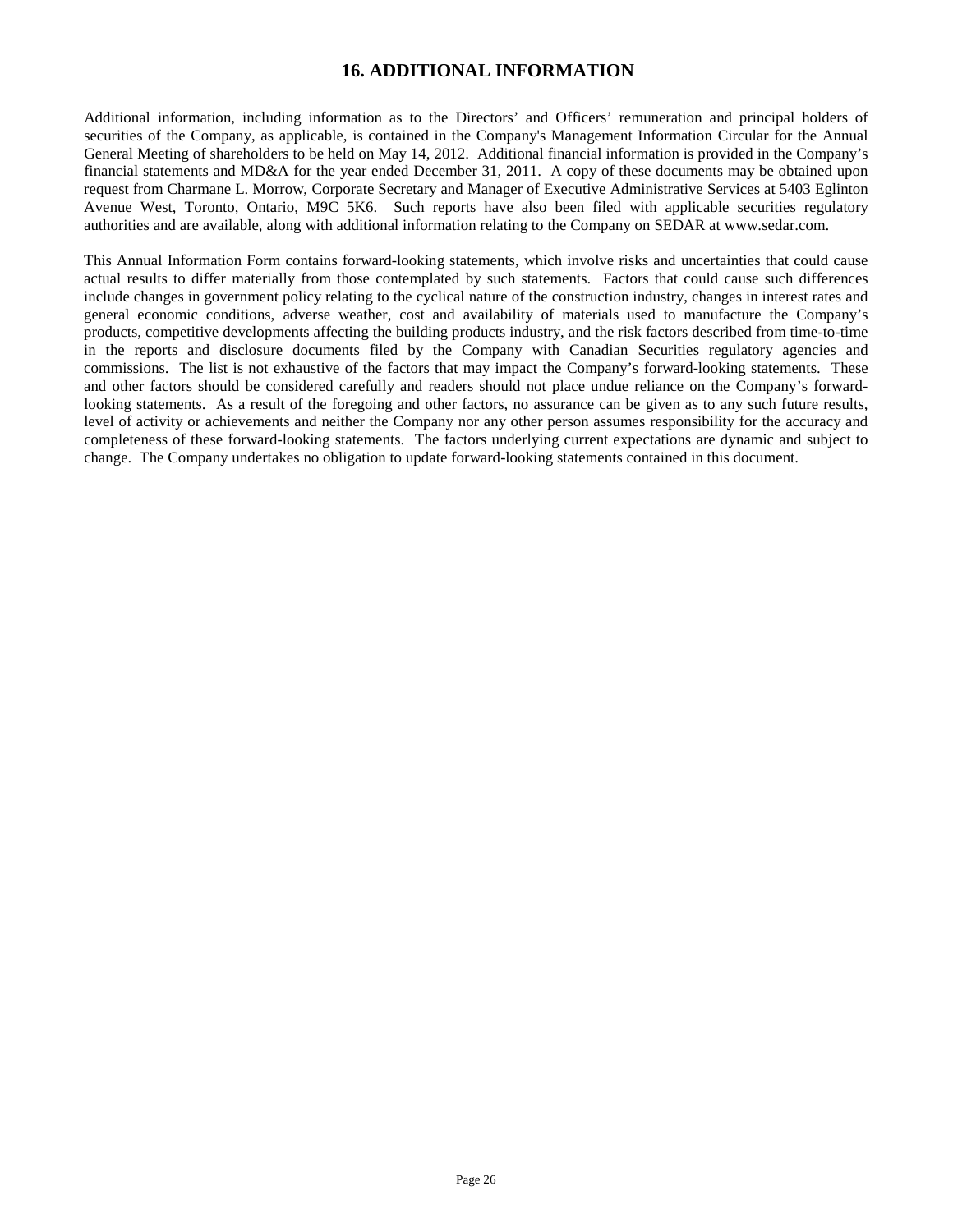# <span id="page-26-0"></span>**17.AUDIT COMMITTEE CHARTER, APPENDIX A**

## **Bird Construction Inc.**

The following is the text of the Audit Committee Charter:

### **1. PURPOSE**

The Board of Directors of the Company (the "Board") has established an Audit Committee (the "Committee") to take steps on its behalf as are necessary to assist the Board in fulfilling their oversight responsibilities regarding:

- (a) the integrity of the financial statements;
- (b) the internal control systems of the Company;
- (c) the external audit process;
- (d) the internal audit process, if any;
- (e) risk management;
- (f) the Company's compliance with legal and regulatory requirements; and
- (g) any additional duties set out in this charter or otherwise delegated to the Committees by the respective Board.

### **2. COMPOSITION & QUALIFICATIONS**

The Board of Directors of the Company will in each year, immediately following the Annual General Meeting appoint a minimum of four (4) Directors as members of its Committee. All members of the Committee shall be non-management Directors. In addition, the Committee will be comprised of independent Directors, as required by all applicable corporate, exchange and securities statutes, laws and regulations in Canada.

All members of the Committee shall be financially literate. While the Board shall determine the definition of and criteria for financial literacy, this shall, at a minimum, include the ability to read and understand a set of financial statements that present a breadth and level of complexity of accounting issues that are generally comparable to the breadth and complexity of the issues that can reasonably be expected to be raised by the Company's financial statements and as defined in Part 1, item 1.5 of Multilateral Instrument 52-110.

The Chief Executive Officer ("CEO") of the Company, the Chief Financial Officer ("CFO") of the Company, the external auditor and, to the extent the Chair of the Board are not otherwise members of the Committee, the Chair, and all other Directors who are not members of the Committee may be invited to attend all meetings of the Committee in an ex-officio capacity and shall not vote. The CEO and CFO shall not attend in-camera sessions.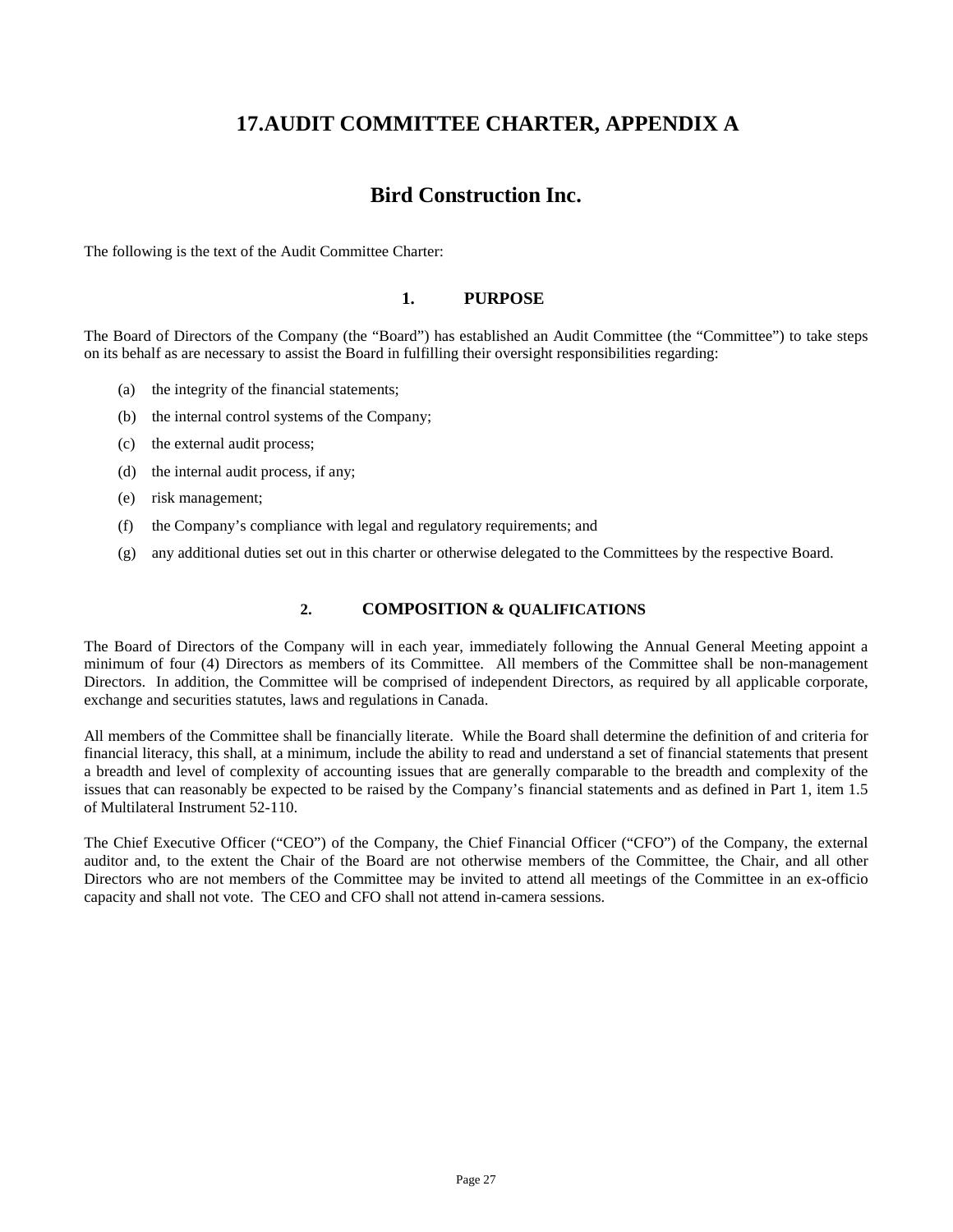## **3. DUTIES & RESPONSIBILITIES**

The Committee shall have the following duties, where applicable:

#### **3.1 Financial Reporting and Disclosure**

#### *3.1.1 Annual Financial Statements*

Review with management of the Company and the external auditor, the audited annual consolidated financial statements of the Company, all related documents including Management's Discussion & Analysis ("MD&A"), Annual Information Form ("AIF"), Management Information Circular ("MIC"), complete Annual Report, and earnings press releases and recommend the approval of such documents to the Board.

### *3.1.2 Quarterly Review*

Review the quarterly consolidated financial statements of the Company, the related MD&A and earnings press releases and recommend the approval of such documents to the Board and also determine the extent of the involvement of the external auditor, if any, in reviewing quarterly financial statements.

### *3.1.3 Certifications*

Review certification by the CEO and CFO as to the accuracy and completeness of the Company's reports and filings with the securities regulators and the TSX.

### *3.1.4 Significant Accounting Principles and Disclosure Issues*

Review with management of the Company and the external auditor, significant accounting principles and disclosure issues, including complex or unusual transactions, highly judgmental areas such as reserves or cost to complete estimates, significant changes to accounting principles, and alternative treatments under Canadian GAAP for material transactions. This shall be undertaken with a view to understanding their impact on the consolidated financial statements, and to gaining reasonable assurance that the statements are accurate, complete, do not contain any misrepresentations, and present fairly the fund's financial position and the results of its operations in accordance with Canadian GAAP.

### *3.1.5 Compliance*

Confirm through discussions with management of the Company that Canadian GAAP and all applicable laws or regulations related to financial reporting, statutory obligations and disclosure have been complied with.

### *3.1.6 Legal Events*

Review any actual or anticipated litigation or other events, including tax assessments, which could have a material current or future effect on the Company's consolidated financial statements, and the manner in which these have been reflected in the consolidated financial statements.

### *3.1.7 Off-Balance-Sheet Transactions*

Discuss with management of the Company, the effect of off-balance-sheet transactions, arrangements, obligations and other relationships with non-consolidated entities or other persons, if any, that may have a material current or future effect on the Company's financial condition, changes in financial condition, results of operations, liquidity, capital expenditures, capital resources, distributable cash disclosures or significant components or revenues and expenses.

### *3.1.8 Other Disclosures*

Satisfy itself that adequate procedures are in place for the review of the Company's public disclosure of financial information, other than the public disclosure of the information referred to above, and periodically assess the adequacy of those procedures.

### **3.2 Oversight of Internal Controls**

### *3.2.1 Review and Assessment*

Review and assess the adequacy and effectiveness of the Company's system of internal control and management information systems through discussions with management and the external auditor and include a review of any management letter prepared by the external auditor.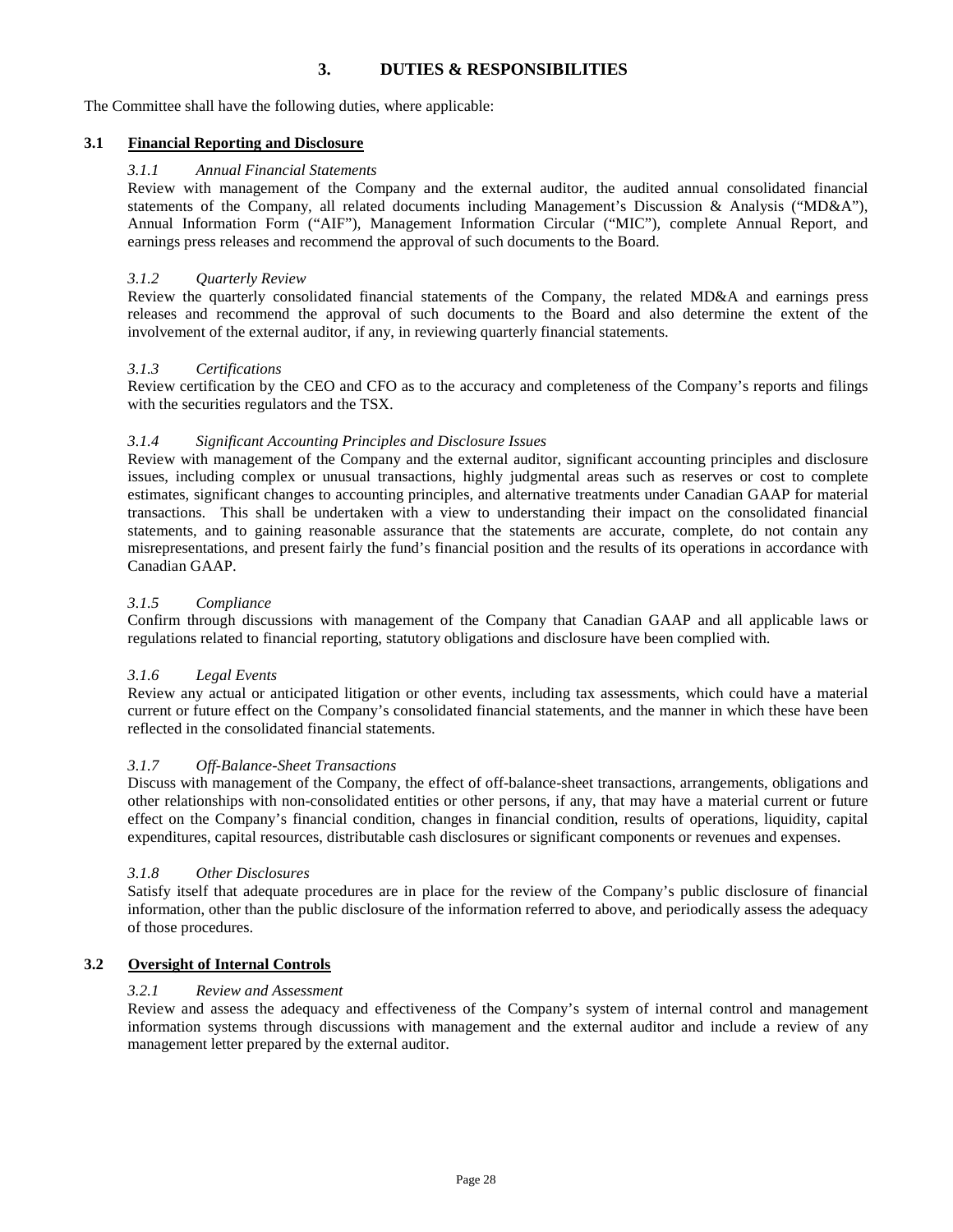### *3.2.2 Oversight*

Oversee system of internal control, by:

- reviewing with management of the Company, documentation and conclusion about the effectiveness of internal controls identified in the Company's ongoing review of the design and reliability of internal controls over financial reporting, including disclosures in the MD&A;
- reviewing with management of the Company, its philosophy with respect to internal controls and, on a regular basis, all significant control-related findings together with management's response;
- monitoring and reviewing policies and procedures for internal accounting, financial control and management information;
- consulting with the external auditor regarding the adequacy of the Company's internal controls; and
- obtaining from management of the Company adequate assurances that all statutory payments and withholdings have been made.

### *3.2.3 Fraud*

Confirm investigations of alleged fraud and illegality relating to the Company's finances.

### *3.2.4 Complaints*

- Confirm with management of the Company that appropriate procedures exist for the receipt, retention and treatment of complaints received by the Company regarding accounting, internal accounting controls or auditing matters, the confidential, anonymous submission by employees of concerns regarding questionable accounting or auditing matters, and for the protection from retaliation of those who report such complaints in good faith.
- Reviewing any complaints received by the Audit Committee Chair pursuant to the Company's Whistleblower Policy.

### **3.3 External Audit**

### *3.3.1 Appointment or Replacement*

Recommend the appointment or replacement of the Company's external auditor to the Board, who will consider the recommendation prior to submitting the nomination to the shareholders for their approval.

### *3.3.2 Compensation*

Review with management of the Company, and make recommendations to the Board, regarding the compensation of the external auditor. In making a recommendation with respect to compensation, the Committee shall consider the number and nature of reports issued by the external auditor, the quality of internal controls, the size, complexity and financial condition of the Company, and the extent of internal audit, if any, and other support provided by the Company to the external auditor.

### *3.3.3 Reporting Relationships*

The external auditor will report directly to the Company's Audit Committee.

### *3.3.4 Performance*

Review with management of the Company, on a regular basis, the terms of the external auditor's engagement, accountability, experience, qualifications and performance. Evaluate the performance of the external auditor.

### *3.3.5 Transition*

Review management's plans for an orderly transition to a new external auditor, if required.

### *3.3.6 Audit Plan*

Review the audit plan and scope of the external audit with the external auditor and management of the Company.

### *3.3.7 Audit Plan Changes*

Discuss with the external auditor any significant changes required in the approach or scope of their audit plan, management's handling of any proposed adjustments identified by the external auditor, and any actions or inactions by management that limited or restricted the scope of their work.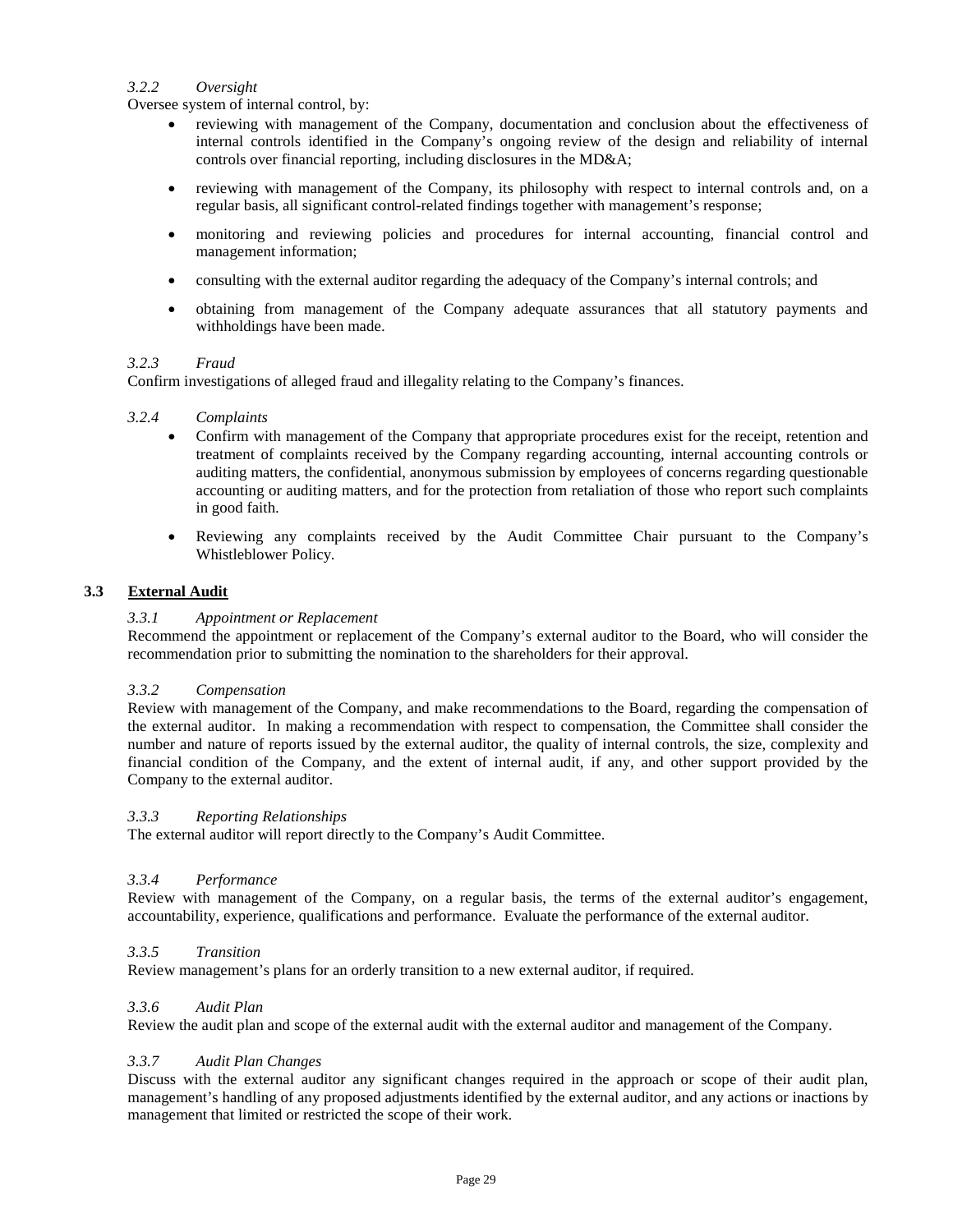### *3.3.8 Review of Results*

Review, in the absence of management of the Company, the results of the annual external audit, the audit report thereon, the auditor's review of the related MD&A, AIF, MIC and any management letter prepared by the external auditor, and discuss with the external auditor the quality (not just the acceptability) of accounting principles used, major risk factors, any alternative treatments of financial information that have been discussed with management, the ramification of their use and the auditor's preferred treatment, and any other material communications with management. The auditors shall confirm to the Committee that no limitations were placed on the scope or nature of their audit procedures.

### *3.3.9 Disagreements with Management*

Resolve any disagreements between management of the Company and the external auditor regarding financial reporting.

### *3.3.10 Material Written Communications*

Review all other material written communications between the external auditor and management of the Company, including the post-audit management letter containing the recommendations of the external auditor, management's response and, subsequently, follow up identified weaknesses.

#### *3.3.11 Other Audit Matters*

Review any other matters related to the external audit that are to be communicated to the Committee under generally accepted auditing standards.

### *3.3.12 Meeting with External Auditor*

Meet with the external auditor in the absence of management of the Company at least annually to discuss and review specific issues, as appropriate, as well as any significant matters that the auditor may wish to bring to the Committee for its consideration.

### *3.3.13 Correspondence*

Review with management of the Company and the external auditor any correspondence with regulators or governmental agencies, employee complaints or published reports that raise material issues regarding the Company's consolidated financial statements or accounting policies.

#### *3.3.14 Independence*

At least annually, and before the external auditor issues its report on the annual consolidated financial statements, review and confirm the independence of the external auditor through discussions with the auditor on their relationship with the Company, including details of all non-audit services provided. Consider the safeguards implemented by the external auditor to minimize any threats to their independence, and take action to eliminate all factors that might impair, or be perceived to impair, the independence of the external auditor. Consider the number of years the lead audit partner has been assigned to the Company, and consider whether it is appropriate to recommend to the Board a policy of rotating the lead audit partner.

#### *3.3.15 Non-Audit/Audit Services*

Pre-approve any non-audit services to be provided to the Company by the external auditor, with reference to compatibility of the service with the external auditor's independence.

### *3.3.16 Hiring Policies*

Review and approve the hiring policies of the Company regarding partners, employees and former partners and employees of the present or former external auditor.

#### *3.3.17 Personnel*

Discuss with the external auditors, the competency of the Company's financial and accounting personnel.

#### *3.3.18 Management's Comments*

Review with management of the Company, the responsiveness of the auditors to the Company's needs.

### **3.4 Internal Audit**

### *3.4.1 Internal Audit*

Review and approve management's decision relating to any potential need for internal auditing, including whether this function should be outsourced and if such function is outsourced, approve the supplier of such service.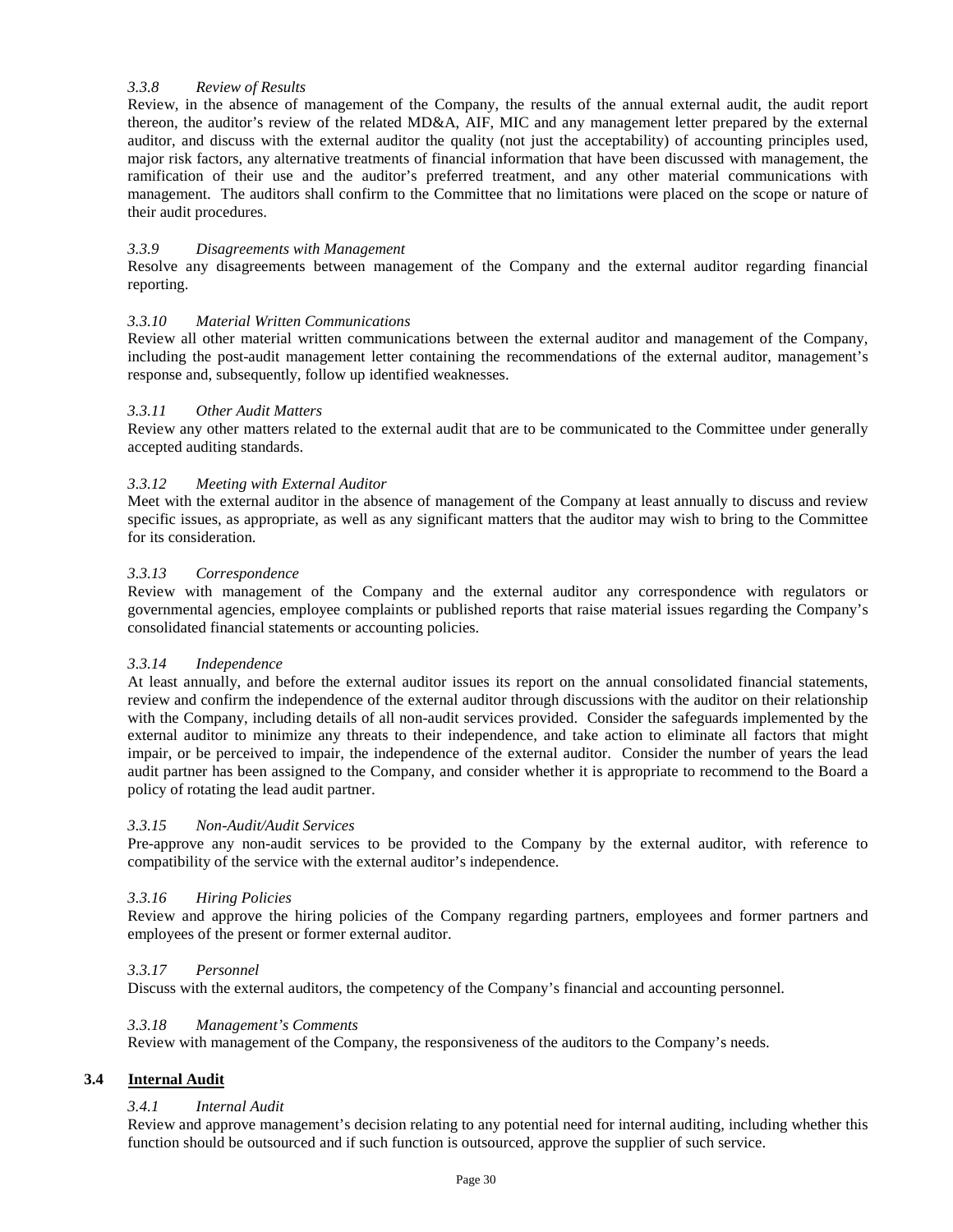### **3.5 Risk Management**

### *3.5.1 Adequacy of Policies and Procedures*

Review and assess annually, the adequacy of the Company's major financial risk management policies and procedures with regard to identification of the Company's major financial risks. Review and assess the adequacy of the implementation of appropriate systems to mitigate and manage the risks, and report regularly to the Board.

### **3.6 Compliance**

### *3.6.1 Filings with Regulatory Authorities*

Review with management of the Company, the Company's relationship with regulators, and the timeliness and accuracy of Company filings with regulatory authorities.

### *3.6.2 Code of Ethics*

Review the Board's Code of Ethics and the Company's Employee Code of Ethics and confirm that adequate and effective systems are in place to enforce compliance.

### **3.7 Communication**

### *3.7.1 Communication Channels*

Establish and maintain direct communication channels with management of the Company, the external auditor and the Board to discuss and review specific issues as appropriate.

### *3.7.2 Coordination with Management*

The Committees will coordinate with management of the Company on audit and financial matters, and will:

- meet privately with management of the Company at least quarterly to discuss any areas of concern to the Committees or management; and
- review expenses incurred by the Chair of the Board and CEO of the Company. Ensure that the CEO reviews all expenses incurred by direct executive reports of the CEO.

### **3.8 Related Party Transactions**

### *3.8.1 Related Party Transactions*

Review with management of the Company all related party transactions and the development of policies and procedures related to those transactions.

### **3.9 Board Relationship and Reporting**

### *3.9.1 Adequacy of Charter*

Review and assess the adequacy of the Audit Committee Charter annually and submit such amendments as the Committee propose to the Board.

### *3.9.2 Disclosure*

Oversee appropriate disclosure of the Audit Committee Charter, and other information required to be disclosed by applicable legislation, in the Company's AIF, MD&A and MIC and all other applicable disclosure documents.

### *3.9.3 Reporting*

Report regularly to the Board on Committee activities, issues and related recommendations.

## **4. CHAIR**

The Board will in each year appoint the Chair of its Committee. The Chair shall have accounting or related financial expertise. In the Chair's absence, or if the position is vacant, the Committee may select another member as Chair. The Chair will have the right to exercise all powers of the Committee between meetings but will attempt to involve all other members as appropriate prior to the exercise of any powers and will, in any event, advise all other members of any decisions made or powers exercised.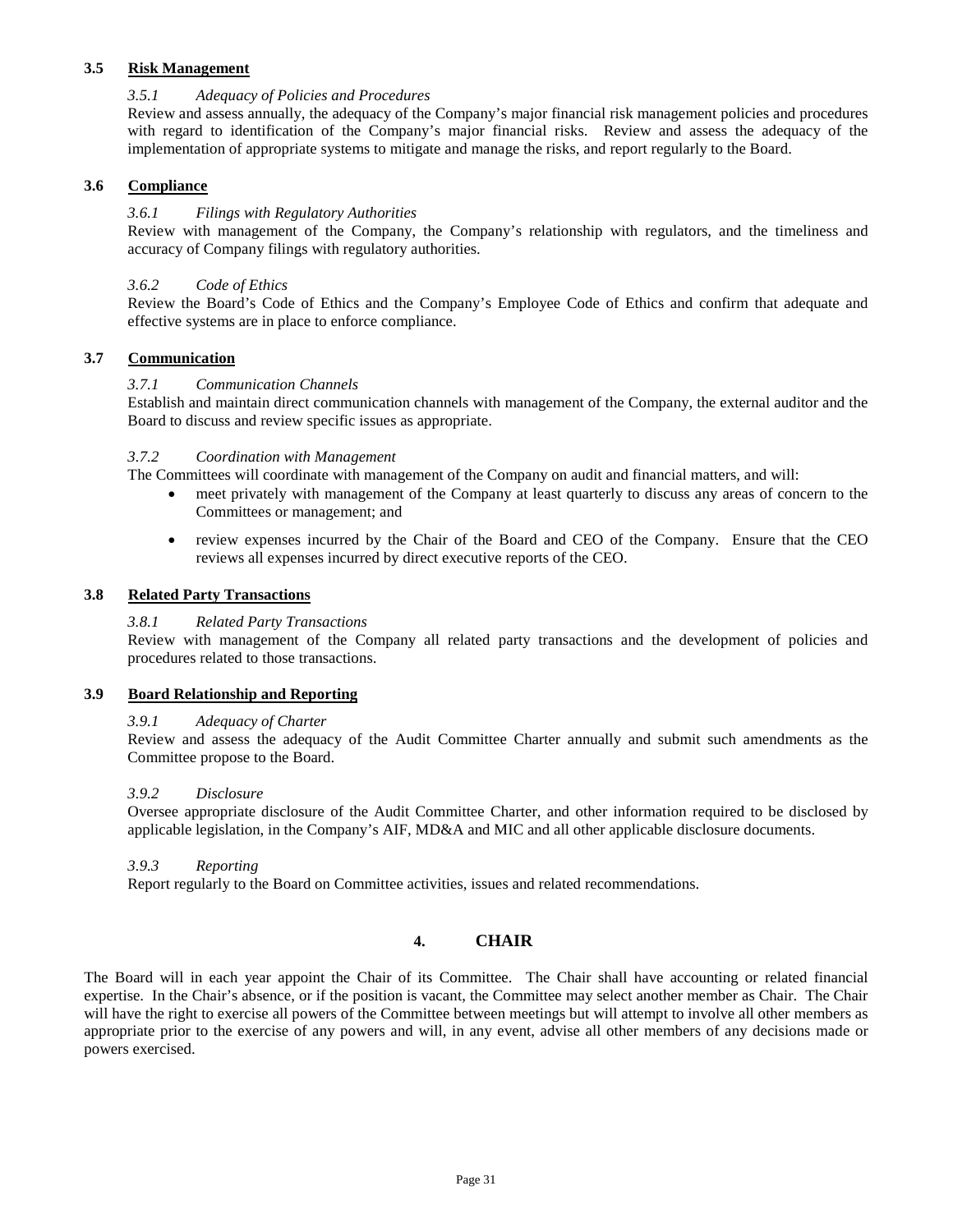#### **5. MEETINGS**

The Committee shall meet at the request of its Chair, but in any event they will meet at least four times a year and as many additional times as the Committee deems necessary. Notices calling meetings shall be sent to all Committee members, to the CEO and CFO of the Company, to the Chair of the Board and to all other Directors. The external auditor or any member of the Committee may call a meeting of the Committee.

#### **6. QUORUM**

A majority of members of the Committee, whether present in person, by teleconferencing, or by videoconferencing will constitute a quorum.

#### **7. REMOVAL AND VACANCY**

A member may resign from the Committee, and may be removed and replaced at any time by the Board, and will automatically cease to be a member as soon as the member ceases to be a Director. The Board will fill vacancies on the Committee by appointment from amongst the Directors of the Board in accordance with Section 2 of this Charter. Subject to quorum requirements, if a vacancy exists on the Committee, the remaining members will exercise all the Committee's powers.

#### **8. EXPERTS AND ADVISORS**

The Committee may retain or appoint, at the Company's expense, such experts and advisors as it deems necessary to carry out its duties, and to set and pay their compensation. The Committee shall provide notice to the Board of its actions in this regard.

#### **9. ORIENTATION**

The Committee shall adopt an orientation program for new Committee members. All committee members are encouraged to attend educational programs to enhance their Audit Committee membership, as they feel appropriate, and the costs of each program will be paid by the Company.

#### **10. SECRETARY AND MINUTES**

The Chief Financial Officer of the Company, or such other person as may be appointed by the Chair of the Committee, will act as Secretary of the Committee. The minutes of the Committee will be in writing and duly entered into the books of the Company. The minutes of the Committee will be circulated to all members of the Board.

#### **11. OTHER ADVISORS**

Subject to the prior approval of the Board, the Committee is granted the authority to investigate any matter or activity involving financial accounting and financial reporting, as well as the internal controls of the Company. In that regard, the Committee will have the authority to approve the retention of external professionals to render advice and counsel in such matters. All employees will be directed to cooperate with respect thereto as requested by members of the Committee.

### **12. LIMITATION ON COMMITTEE'S DUTIES**

While the Audit Committee has the responsibilities and power set forth in this Charter, it is not the duty of the Audit Committee to plan or conduct audits or to determine that the Company's consolidated financial statements and disclosures are complete and accurate and are in accordance with generally accepted accounting principles and applicable rules and regulations. These are the responsibilities of either management of the Company and/or the external auditor.